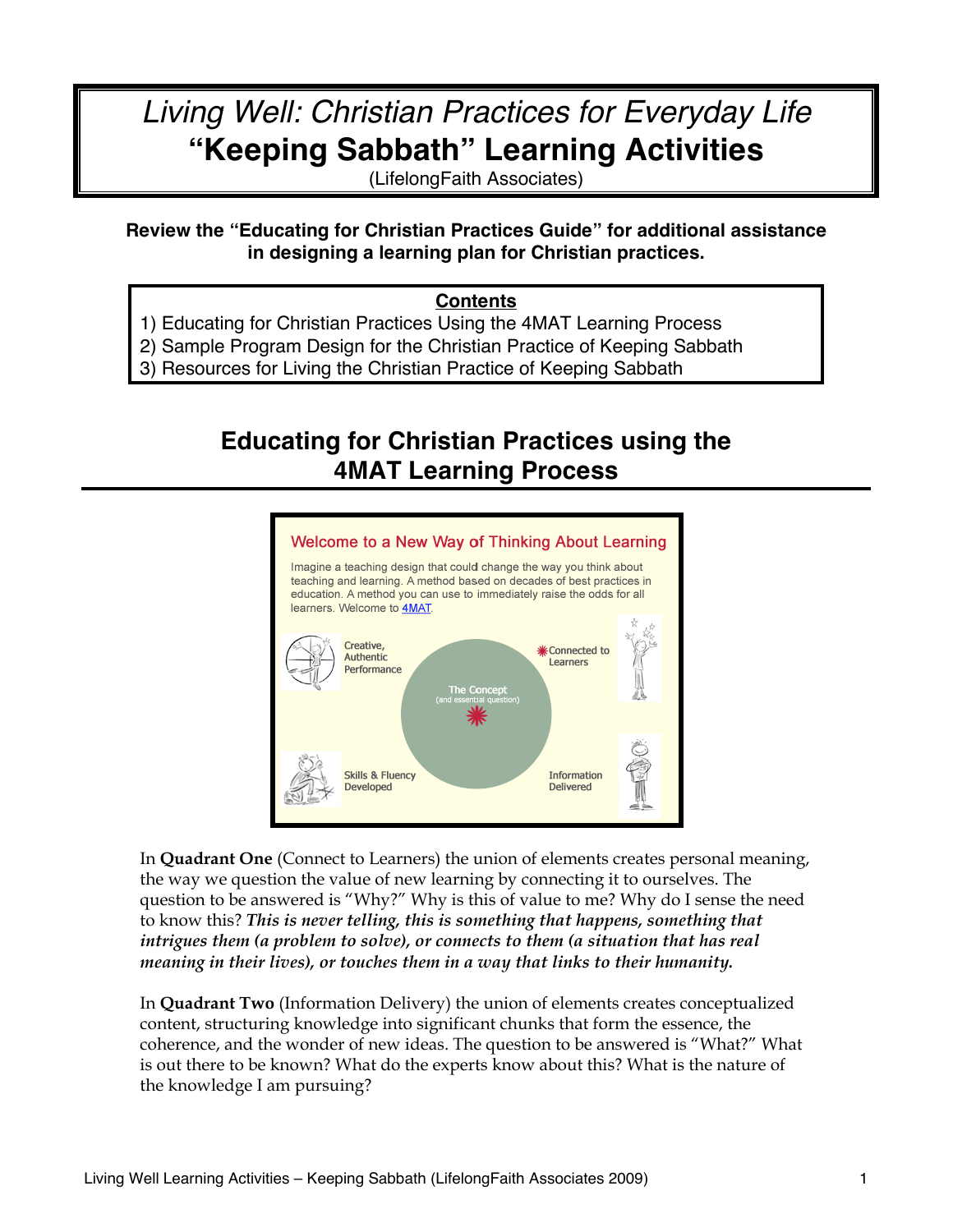In **Quadrant Three** (Skill and Fluency Development) the union of elements creates usefulness (and the more immediate the better), the transferability into one's life, problem solving with the learning. The question to be answered is "How?" How does this work? Will this streamline my tasks? How will this be of use in my life? *This is where learners take the learning and do something with it, something that has meaning for them. This is where relevance is demonstrated.* 

In **Quadrant Four** (Creative and Authentic Performance), the union of elements creates creative integration, the way we adapt the learning into something new and unique. The question to be answered is "What If?" If I use this in my own way, what will happen? What can I create and how will that creation expand, enhance, and maybe even transform the world I know? *The world "per-form" means to form through and that is the essence of this step. It represents the merging of the learning and the learner.*

McCarthy emphasizes that knowledge must be used. It must operate in one's life. And because all human beings are unique, we use and then integrate learning in our own inimitable, incomparable ways. What we learn is transformed into a particular use, a distinct way of doing, a matchless refinement of a method, a unique understanding. It is transformed. It becomes for us. It is in the transformation that real understanding happens.

### **4 MAT References**

- Website: www.aboutlearning.com
- *Teaching Around the 4MAT Cycle—Designing Instructive for Diverse Learners with Diverse Learning Styles.* Bernice McCarthy and Dennis McCarthy. Thousand Oaks, CA: Corwin Press, 2006.
- *About Teaching: 4MAT in the Classroom*. Bernice McCarthy. Wauconda, IL: About Learning, 2000.
- *About Teaching Companion: The 4MAT Implementation Workbook*. Bernice McCarthy and Dennis McCarthy. Wauconda, IL: About Learning, 2003.

## **Examples of Methods for Each Stage of the Process**

#### **Quadrant 1. Connecting to the Learner**

- **Why** do learners need to know this?
- Actual case studies
- Stories (audio, video, illustrated)
- Personal storytelling
- Direct experience / field trip
- Simulated experience or game
- TV-style game show
- Interactive dialogue
- Personal reflection/journal
- Feature film segment
- Media presentation (PowerPoint): images and music
- Dramatic presentations
- Personal reflection tool/worksheet
- Quiz
- Self-assessment or inventory
- Prayer or ritual experience
- Witness presentations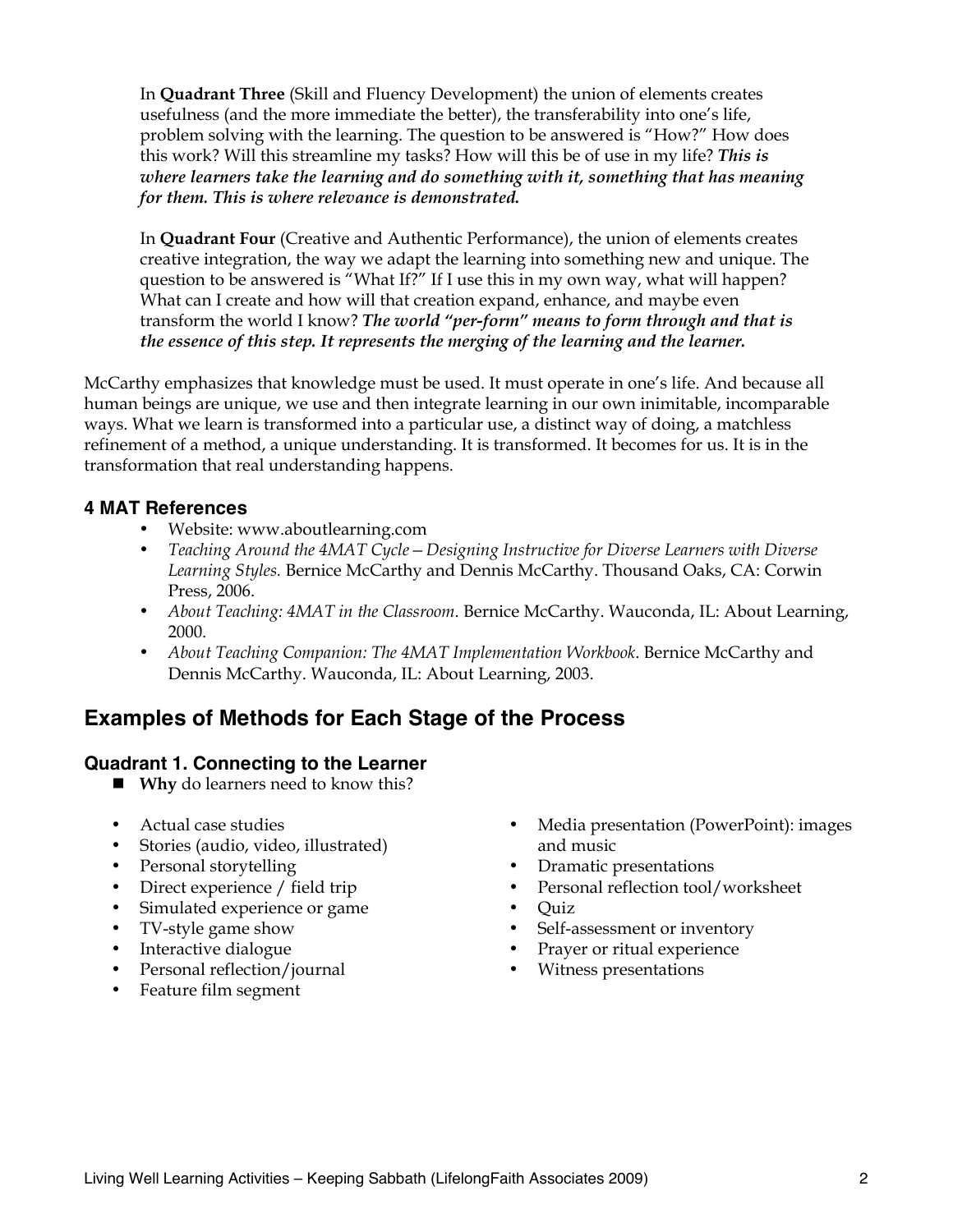### **Quadrant 2. Delivering Information**

- **What** is it that we are teaching the learners?
- Video presentation
- Audio presentation
- PowerPoint presentation with content and images/music
- Guided reading and research
- Interviewing experts
- Demonstration
- Prayer or ritual experience
- Lecture
- Panel presentation

#### **Quadrant 3. Developing Skills and Fluency**

- **How** will the learners use it in their lives?
- Case study demonstrating how to use the information
- In-session practice activities and exercises (specific to the content of the session)
- Mentoring
- Role play / skill practice
- Field work
- **Simulations**
- In-field observations
- Demonstrations

#### **Quadrant 4. Creative and Authentic Performance**

- What will the learners become and do as a result of the learning experience?
- Conduct a demonstration
- Write a report, article, or story describing performance to share with others
- Create action plans
- Create a photo or video documentary of practice
- Field trip / mission trip

#### • Study groups: read and analyze/reflect on selecting readings, and present findings in a small group or to the large group

- Project-centered learning: develop a project that involves study, creative activity, and presentation of the project
- Debate
- Inquiry-oriented discussion
- Learning tournament
- Panel presentations
- Compare and contrast activities
- Creative writing activity, e.g., learners rewrite Scripture stores or hymns n contemporary language and situations
- Presentations by learners of a project
- Creative activity: learners create an art project, song/music video, video or PowerPoint presentation, dramatic presentation, advertisement/commercial,
- Participate in a church ministry (within the church or in the wider community)
- Keep a journal or log of performance efforts
- Get involved in an action learning project (e.g., service project, teaching others, leading an activity).

## **4MAT and the Living Well Process**

Each chapter in *Living Well* is developed around five movements:

- 1. **Yearning** taps into our hunger for living well by addressing a basic area of human need through the real-life stories of people who seek meaning and purpose for their lives through a particular practice.
- 2. **Reflecting** gives you, whether individually or with your household, an opportunity to become aware of how you experience the basic human need and hunger for the Christian practice in your own life, and how you may already be living this practice.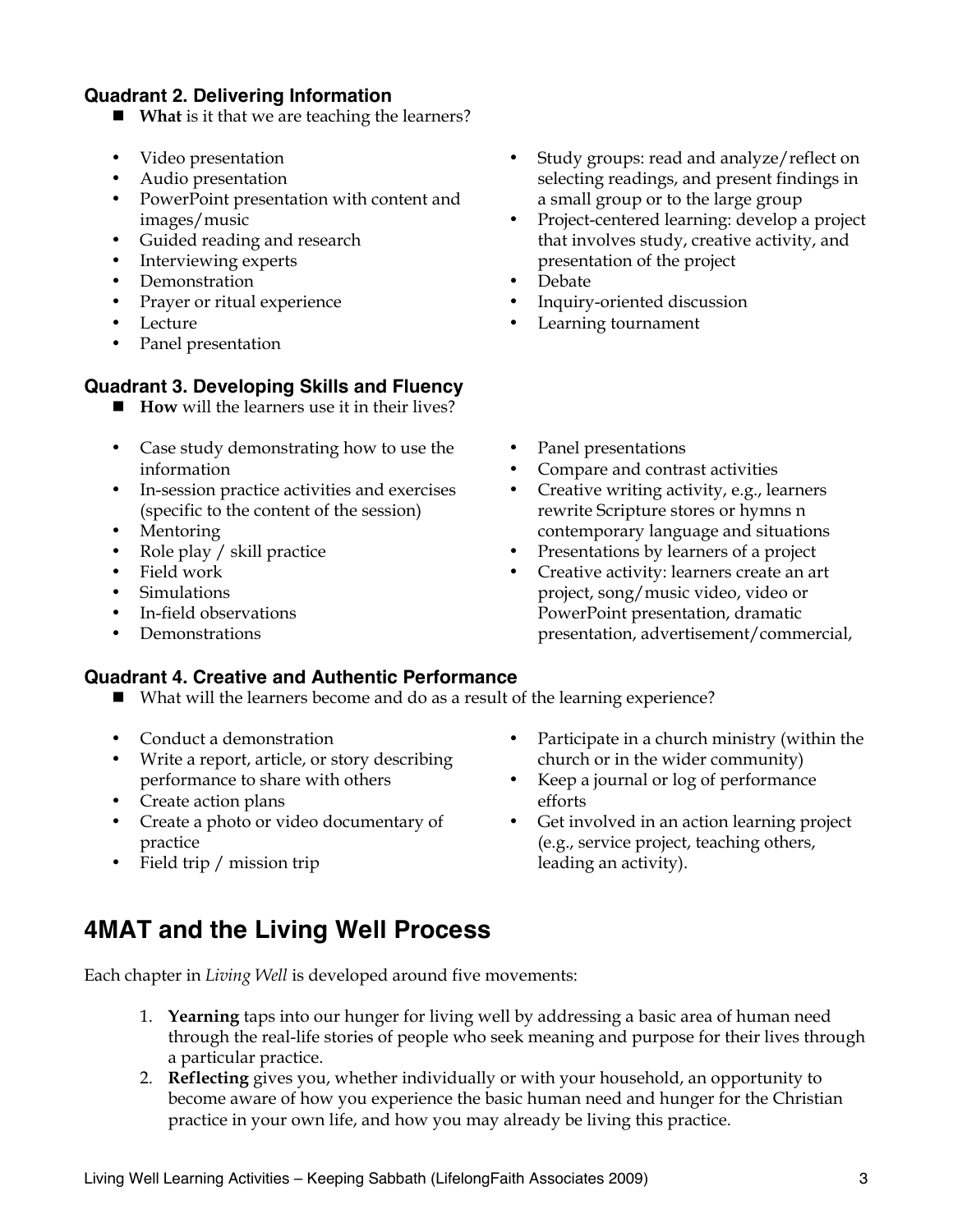- 3. **Exploring** presents the biblical teaching on the practice, how the practice addresses our basic need and hungers, and why the practice is important for living a Christian life.
- 4. **Living** provides you with a variety of tools—activities, ideas, and strategies—that you can use to integrate each Christian practice into your daily life.
- 5. **Praying** concludes the chapter by offering God thanks and praise, and asking for God's help.

Here is an application of the 4MAT learning cycle to teaching Christian practices to a large group (families, multiple generations, or adults) using the 5-part process of each *Living Well: Christian Practices for Everyday Life* chapter.

## **Quadrant 1**

### **Part 1.** *Yearning***: The Hunger for the Practice**

■ Illustrating the hunger for the Christian practice in story, music, film, and/or current events.

#### **Part 2.** *Reflecting***: Reflection on the Hunger**

- Guiding the individual or family in identifying how they see the hunger in their own lives and world.
- Helping people become aware of how they already engage in this practice, and the things that distort or hinder the practice.

## **Quadrant 2**

### **Part 3.** *Exploring***: The Christian Practice**

- Grounding the Christian practice in the Bible by describing how the biblical story(s) deepens our understanding of the Christian practice.
- **Describing what people today, and throughout history, actually do when they are engaged** well in a particular practice—people or communities that live the practice with exceptional grace and skill.
- Connecting the Christian practice to human needs and hungers. Identifying how and why it is important to living a meaningful life. Describing the benefits of living the Christian practice—for the person, family, and for the community and world.

## **Quadrant 3**

### **Part 4.** *Living***: Application of the Christian Practice to Daily Life**

- Giving people tools—activities, ideas, resources—for living the Christian practice in their daily lives—at home, at work, at school, and in the world.
- $\blacksquare$  Showing people how to make the Christian practice part of everyday life.
- Guiding people in performing the Christian practice and then reflecting on it.

## **Quadrant 4**

## **Part 4.** *Living***: Application of the Christian Practice to Daily Life**

### **Part 5.** *Praying***: Prayer for the Practice**

- Entering more deeply into the practice through prayer and reflection.
- Offering God thanks and praise, and asking for God's help in living the practice.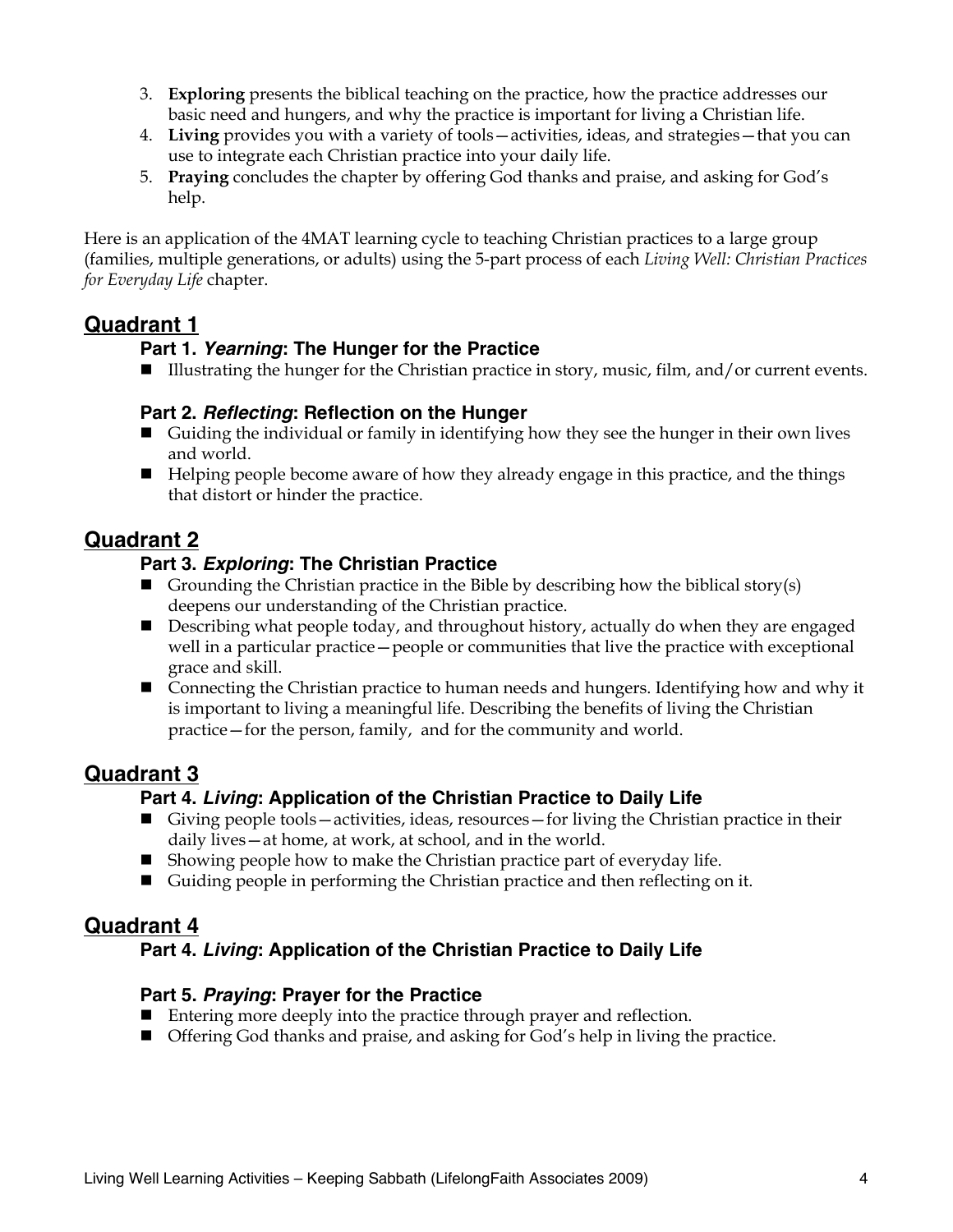## **Sample Program Design for the Christian Practice of Keeping Sabbath**

To illustrate how these five elements are incorporated in a learning resource, here is an outline of a large group program using the "Keeping Sabbath" chapter from *Living Well: Christian Practices for Everyday Life*.

During the session, children can use the Keeping Sabbath activities in the *Living Well Children's Workbook.* 

## **Advanced Preparation**

Consider inviting a rabbi or observant Jew (or Jewish family) to explain how families keep Sabbath, the Jewish tradition of Sabbath-keeping, and what this practice means to them today.

Prepare and distribute the following handouts:

- *What Ever Happened to Sunday?*
- *Developing a Sabbath Practice*
- *A Month of Sundays*

## **Suggested Setting**

- Organize the participants into table groups.
- Decorate the table appropriately and use a placemat or table tent to present the evening program.
- Have all of the learning materials on the table.
- Include a blessing or prayer at the tables for all participants.

## **Quadrant 1. Connecting to the Learner: The Experience of Keeping Sabbath Today**

#### **1. A Great Day Off**

Begin with a simple ice-breaker activity: "A Great Day Off." Ask participants to share with their group what their idea of a great "day-off" would be." Suggest ideas, such as the ones below. Feel free to add other ideas. Present the ideas using a PowerPoint presentation or on newsprint or with a handout for the participants.

#### **My idea of a great "day off" would be…**

- reading a good book
- getting some extra sleep
- spending time with family
- walking or hiking—alone or with someone I like
- going shopping
- watching sports—on TV or at the game
- eating a meal with friends
- playing my favorite sport
- going to the movies or a concert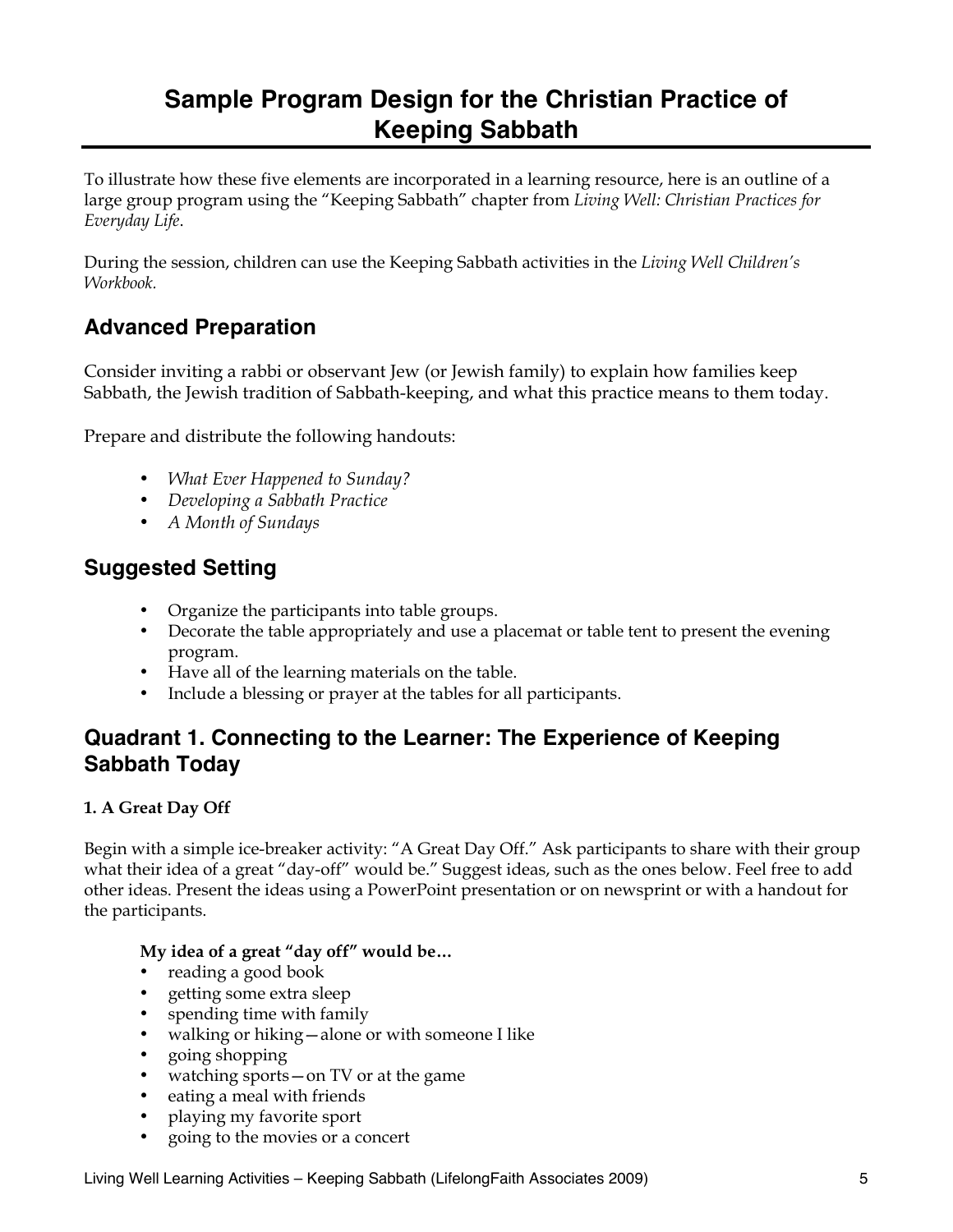• other:

#### **2. Yearning for Sabbath—Stories**

It isn't easy to keep the Sabbath today. Begin the session by reading the two opening stories on pages 7.2—7.3 in *Living Well*: "Do You Keep the Sabbath" and "Developing My Sabbath Day" and/or select (in advance) several people to share the challenges of keeping Sabbath. Invite the participants to think about the challenges of keeping Sabbath and how these stories connect with their own experience.

#### **3. Reflecting on Keeping Sabbath**

Guide the participants through the following process of sharing their experience and understanding of keeping Sabbath. Create a placement, table tent, handout, or PowerPoint presentation with the questions and quotes so that everyone can see them.

#### **Sunday: The Christian Sabbath Day**

Invite people to share their responses to the two questions. This is a storytelling experience so remind people to give each other time to share their story without interruptions or discussion.

- What do you remember from childhood about Sunday activities?
- What does Sunday look like in your household today?

#### **What Does Sabbath Mean?**

Share with the group the following quotes about the meaning of Sabbath.

*Keeping Sabbath offers us the God-given gift of rest. It allows us time to look at ourselves and at our lives apart from the everyday world. More important, it offers extended time and space to give thanks and praise to God for the many gifts in our lives.* (*Living Well* book)

*Sabbath is more than the absence of work; it is a day when we partake of the wisdom, peace and delight that grow only in the soil of time—time consecrated specifically for play, refreshment and renewal. Many of us, in our desperate drive to be successful and care for our many responsibilities, feel terrible guilt when we take time to rest. But the Sabbath has proven its wisdom over the ages. The Sabbath gives us the permission we need to stop, to restore our souls. As part of the Judeo-Christian tradition, it is already woven into the fabric of our society. Many of us still recall when, not long ago, shops and offices were closed on Sundays. Those quiet Sunday afternoons are embedded in our cultural memory.* (Wayne Muller)

*Sabbath keeping is not about taking a day off but about being recalled to our knowledge of and gratitude for God's activity in creating the world, giving liberty to captives, and overcoming the powers of death.* (Dorothy C. Bass)

*Sabbath is a discipline and practice in which we ask, consider, and answer the questions that will lead us into a complete and joyful life. As such, the Sabbath is a teaching that has the potential to redirect and transform all our existence, bringing it into more faithful alignment with God's life-building and lifestrengthening ways.* (Norman Wirzba)

#### **The Meaning of Sabbath**

Use the following questions to guide people in sharing their understanding of Sabbath.

• What does Sabbath mean to you? to your family?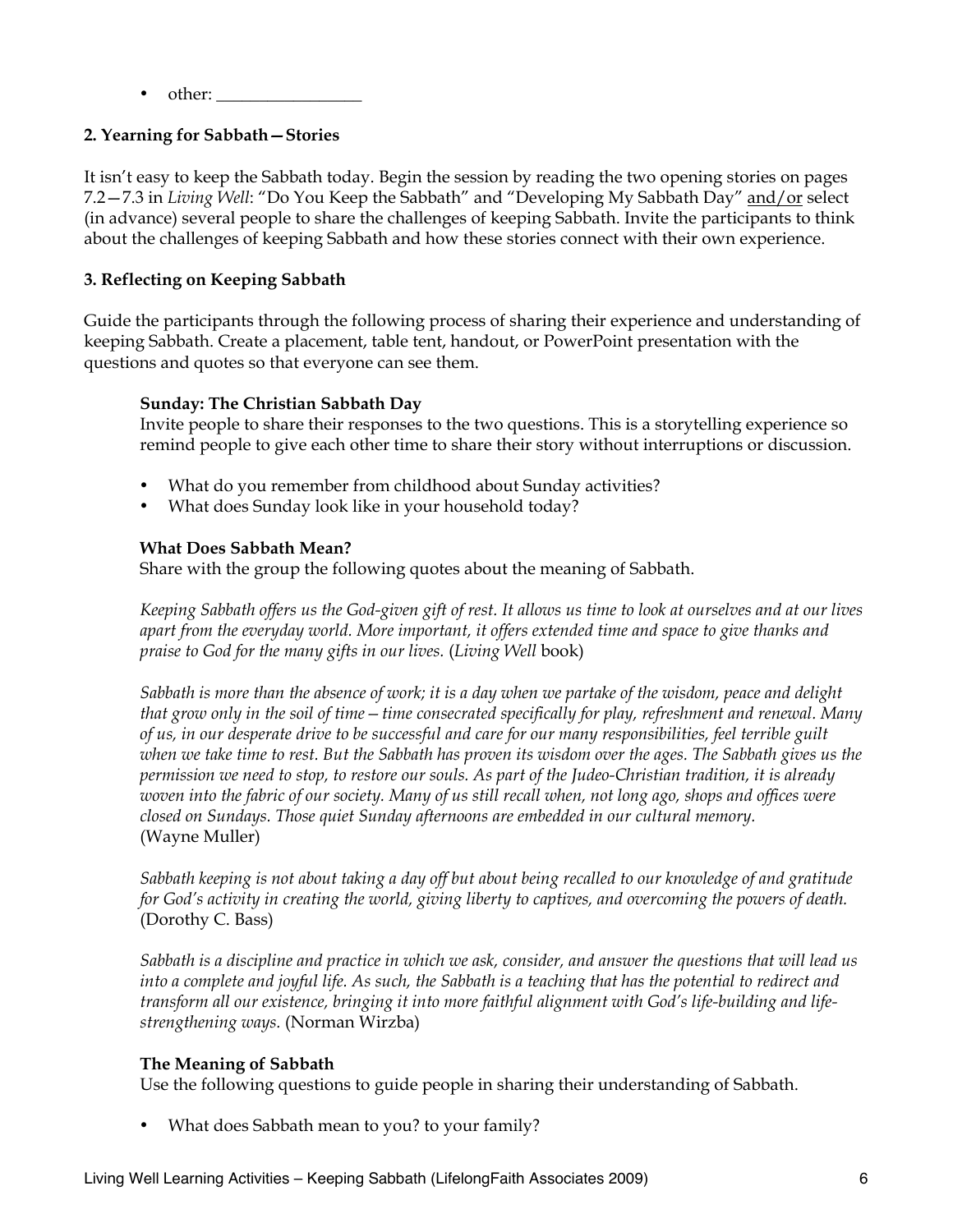- How do you mark the Sabbath in your life today? When in your week or year do you experience real Sabbath? Where do you go, what do you do, and who are you with? How do these places, activities, and people contribute to this experience of rest and renewal?
- What makes keeping Sabbath so difficult today?

## **Quadrant 2. Delivering Information: The Christian Practice of Keeping Sabbath**

The Exploring section of the "Keeping Sabbath" chapter in *Living Well* presents 1) the Biblical roots of keeping Sabbath, 2) the Jewish practice of keeping Sabbath, and 3) the Christian practice of keeping Sabbath. Present the ideas using a PowerPoint presentation or on newsprint or with a handout for the participants.

#### **1. Sabbath in the Bible**

Share with the group the two primary texts about Sabbath from the Bible. Read Exodus (20:8-11) with its commandment to "remember" the Sabbath that is grounded in the story of creation. Then read Deuteronomy (5:12-15) with its the commandment to "observe" the Sabbath that sees to it that no one, not even animals, will work without respite.

#### **2. The Jewish Practice of Keeping Sabbath**

Shabbat—the Jewish Sabbath—is the heart of Judaism. In observant Jewish homes, Shabbat begins each Friday night at sundown as a woman lights the Sabbath candles. Until the following sundown, all activities associated with work or commerce are prohibited. Present the Jewish practice of keeping Sabbath using one or more of the following activities:

- Show the Sabbath segment with the "Sabbath Prayer" song from the film, *Fiddler on the Roof* followed by a presentation on Sabbath (see below).
- Have a rabbi or observant Jew (or Jewish family) explain how families keep Sabbath, the Jewish tradition of Sabbath-keeping, and what this practice means to them today.
- Conduct a demonstration of Shabbat as it is celebrated at home. Use page 7.7 in *Living Well* as a guide. Go to www.MyJewishLearning.com (Practices – Shabbat) for more extensive information. This could be conducted by a Jewish family.

Present an overview of the Jewish Sabbath using the information on page 7.7 in *Living Well* and the following essay from MyJewishLearning.com. Illustrate the presentation with photos of a Sabbath experience in a PowerPoint presentation.

The Sabbath (in Hebrew, Shabbat, pronounced shah-BAHT—or in some communities, Shabbos, "SHAH-bis") may be Judaism's most distinctive and characteristic practice, as well as one of its most pervasive and long-lasting gifts to Western civilization. A weekly 25 hour observance, from just before sundown each Friday through the completion of nightfall on Saturday, Shabbat is more than just a day off from labor. It is a day of physical and spiritual delights that is meant to illuminate certain key concepts in the traditional Jewish perception of the world.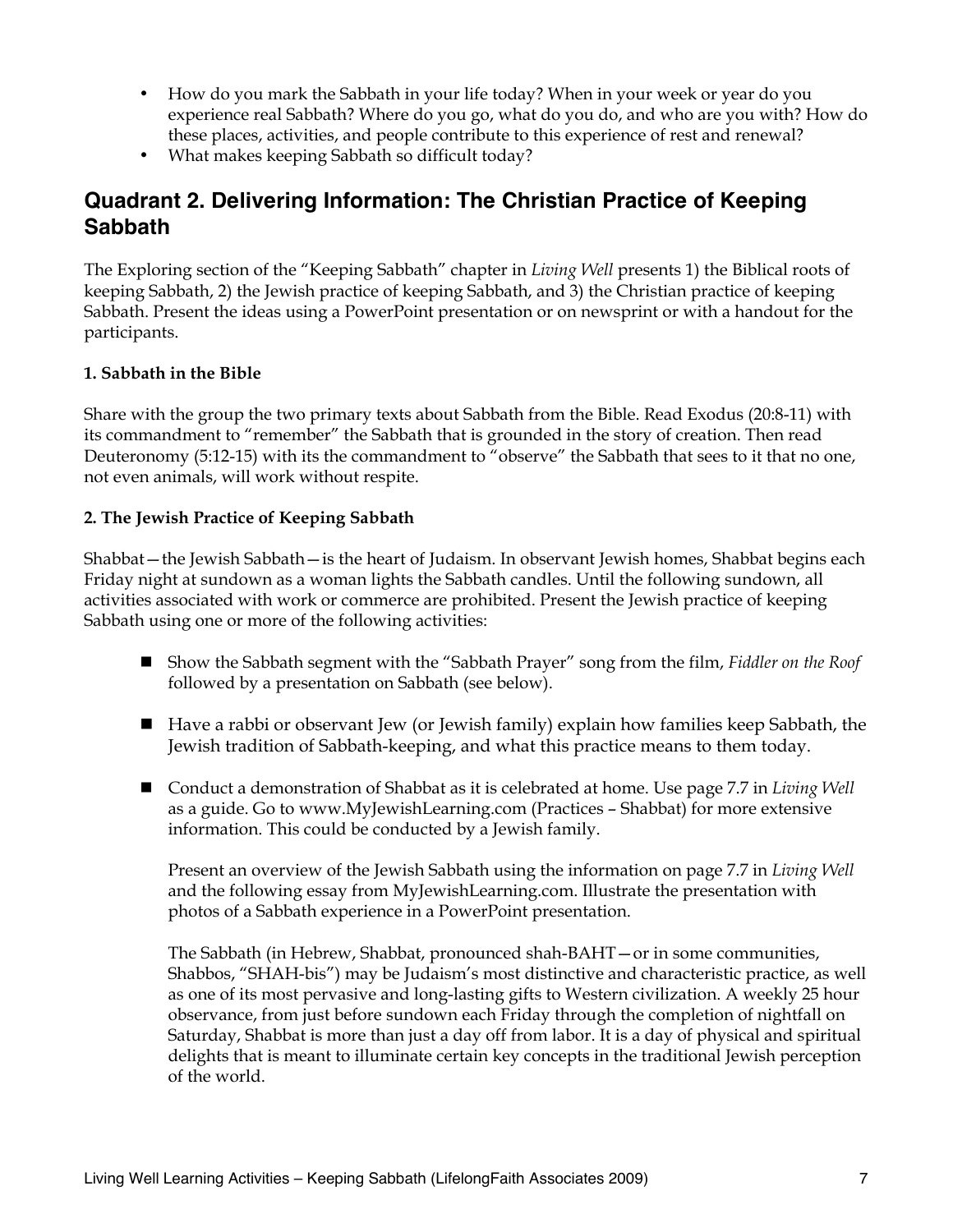*Themes and Theology:* Shabbat is portrayed in the Bible as the pinnacle of the creation of the universe, and its observance can be seen as a reminder of the purposefulness of the world and the role of human beings in it. Shabbat also serves as a memorial to God's act of rescuing the Israelites from slavery in Egypt by setting aside a day for personal autonomy and freedom from the harsh demands of labor. The traditional Shabbat is portrayed in Jewish liturgy, song, and story as a day of joy, a sanctuary from travails, and even a foretaste of the perfected world that will someday be attained.

*History and Development:* Shabbat, like many important facets of Judaism, has its origins in the Torah, where it is most notable as a day of complete cessation of labor. The prophetic tradition portrays it as a day of pleasures as well. The Rabbis spelled out their understanding of forbidden "labor" in a complex series of restrictions on productive activities of many sorts. They also prescribed festive meals and ceremonies for every part of the day. The varieties of Shabbat observances and customs over the ages and around the world illustrate the adaptation of Jews in many societies to new realities and new ideas.

*At Home:* One constant theme in Shabbat observance across time and territory is the centrality of home life with family members and guests. Preparation for Shabbat begins as early as mid-week in some households, and its arrival is marked by the spiritual illumination of a candle-lighting ceremony. Rabbinic tradition mandates three Shabbat meals, two begun with a special kiddush ("sanctification") recited over wine. Family meals are occasions for singing, studying, and celebrating together, as well as for consuming distinctive Shabbat foods.

*In the Community:* Shabbat observance in the public sphere is focused on the synagogue, from the lively welcoming service, Kabbalat Shabbat, to the pensive farewell ceremony, Havdalah. The daily round of prayer services is augmented and endowed with a unique atmosphere. Special melodies are used, and the familiar prayers are supplemented with passages in prose and poetry extolling God for the divine gift of the Shabbat and its delights. At the major worship service on Saturday morning, a portion of the Torah is read aloud as part of a year-long cycle, supplemented by a passage from one of the prophetic books (called a haftarah).

Conclude by inviting the participants to discuss the following questions:

- Why is Sabbath so important in the Jewish tradition?
- What can we learn from the Jewish observance of Sabbath?

#### **3. The Christian Practice of Sabbath**

Present an overview of the Christian practice of Sabbath using the information on page 7.8—7.9 in *Living Well* and in the following material from Robert Kruschwitz. Illustrate the key points using a PowerPoint presentation.

*The early Christians were convinced that God's creative activity extended beyond the seven-day week, and so the first day, Sunday, was also the eighth day of God's work. Their dedication of Sunday for gathering and worship grew out of the post-resurrection appearances of the Lord.…As they gathered in homes and at the Temple on the "first day of the week," the disciples broke bread, prayed, interpreted Scripture, rehearsed the good news, and prepared for ministry. By the end of the first century the designation "the first day of the week," which reflects a Jewish way of reckoning time, was replaced by a uniquely Christian term, "the Lord's Day."* (Robert Kruschwitz)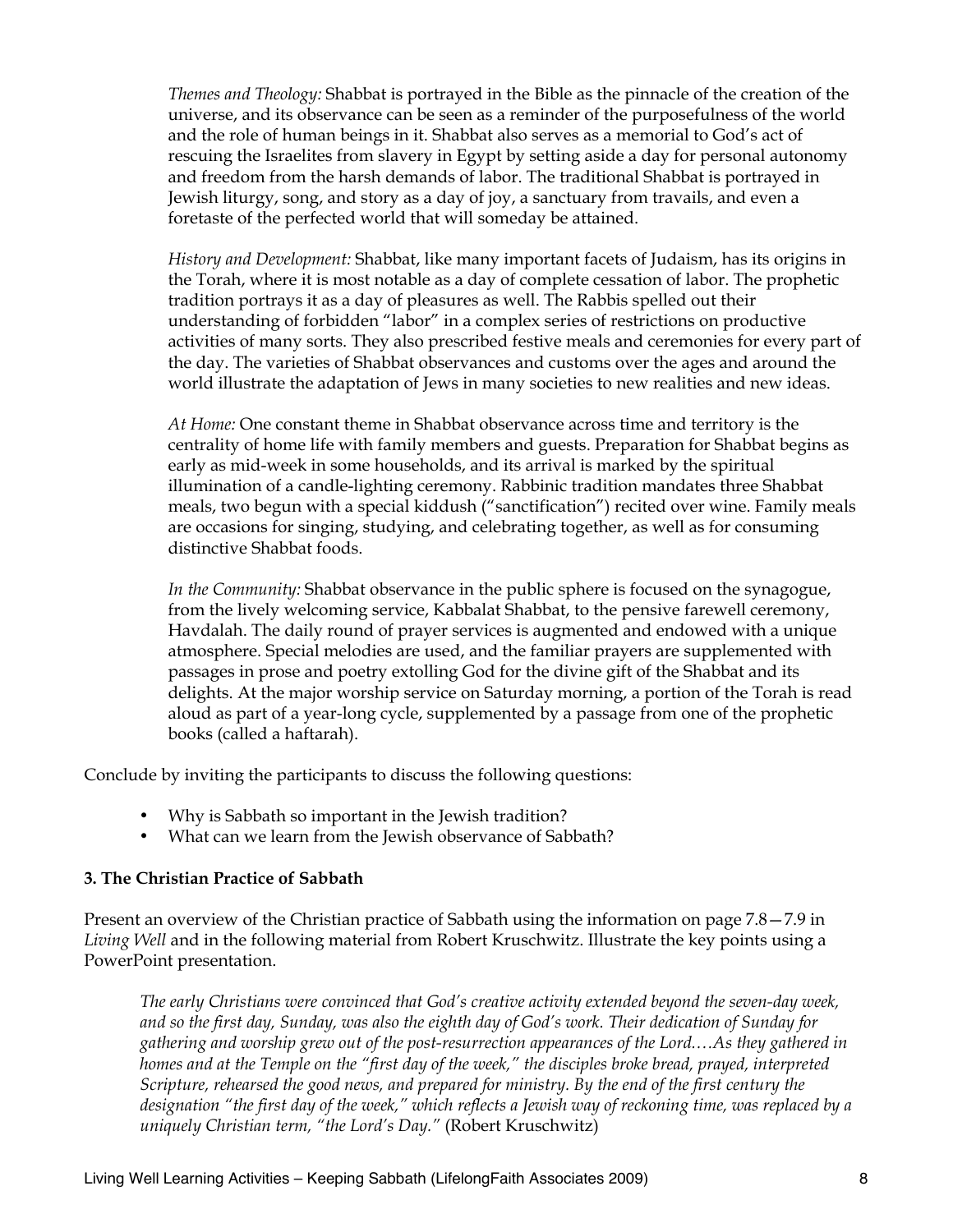#### **Reflection of the Christian Practice of Sabbath (Robert Kruschwitz)**

Jesus' resurrection on Sunday was the catalyst for "the eighth day" innovation in the early church. The early Christians now were convinced that God's creative activity extended beyond the seven-day week, and so the first day, Sunday, was also the eighth day of God's work.

Their dedication of Sunday for gathering and worship grew out of the post-resurrection appearances of the Lord. "These provided not only the proof of the resurrection (for alternative explanations for the empty tomb already were emerging)," David Capes notes, "but also the lively expectation that the risen Jesus would be present with Christians as they gathered."

The initial resurrection appearances of Jesus took place on "the first day of the week." On Sunday, first the women, then other men disciples, discovered that Jesus' tomb was empty (Luke 24:1-12; cf. Matthew 28:1-10; Mark 16:1-8; John 20:1, 11-18). Two disciples journeying to Emmaus from Jerusalem "on that same day" recognized their risen Lord when he broke bread for them to eat. Later that evening the two disciples returned to Jerusalem to share their story only to hear that the Lord had appeared to Simon, too (Luke 24:13-35). That evening, as they celebrated the good news, Jesus appeared before the entire group and commissioned them to preach repentance and forgiveness to all nations (Luke 24:36-49; cf. John 20:19-23). The gospel of John records that because Thomas was not present at this meeting, the Lord appeared at their gathering "a week later" (on Sunday) to remove that disciple's doubts (20:24-29).

As they gathered in homes and at the Temple (Acts 2:46; 5:42) on "the first day of the week" (e.g., Acts 20:7-12; 1 Corinthians 16:2), the disciples broke bread, prayed, interpreted Scripture, rehearsed the good news, and prepared for ministry. By the end of the first century the designation "the first day of the week," which reflects a Jewish way of reckoning time, was replaced by a uniquely Christian term, "the Lord's Day" (Revelation 1:10). The Didache (c. A.D. 50-150) instructs, "Every Lord's day, gather together, eat a meal, and give thanks after having first confessed your sins, that your sacrifice may be pure (14.1, Ivan Lewis translation). These Sunday gatherings probably began early among Palestinian Jewish Christians and became common practice throughout the church by the mid-second century.

Paul warned Gentile believers in Colossae not to let others force them to keep the Jewish Sabbath, since it is only a shadow of things to come, while the substance belongs to Christ (Colossians 2:16-17). Apparently, he expected Jewish Christians to continue observing the Sabbath regulations, but he did not require the same of Gentiles who entered the church.

Though "growing anti-Judaism in the second century and beyond meant that some distanced themselves from Jews and their practices," Capes notes that "through the fourth century there is ample evidence that some Christians, even Gentile Christians, continued to observe Sabbath." The Christian theologian Tertullian, in On Prayer (c. 205), wrote as though corporate prayer on the Sabbath were commonplace, and the Apostolic Constitutions in the fourth century taught that both Sabbath and Sunday should be kept as festivals to the Lord. "Those Christians who maintained a Sabbath practice took their cue from the Lord of the Sabbath, to whom the substance of the new creation belongs."

Emperor Constantine decreed in A.D. 321 that workers should rest on the venerable day of the Sun. Over the next centuries, Christian believers began resting on Sunday and referring to the Lord's Day as "the Sabbath," attaching to the eighth day the significance that is given to the seventh day in the Decalogue.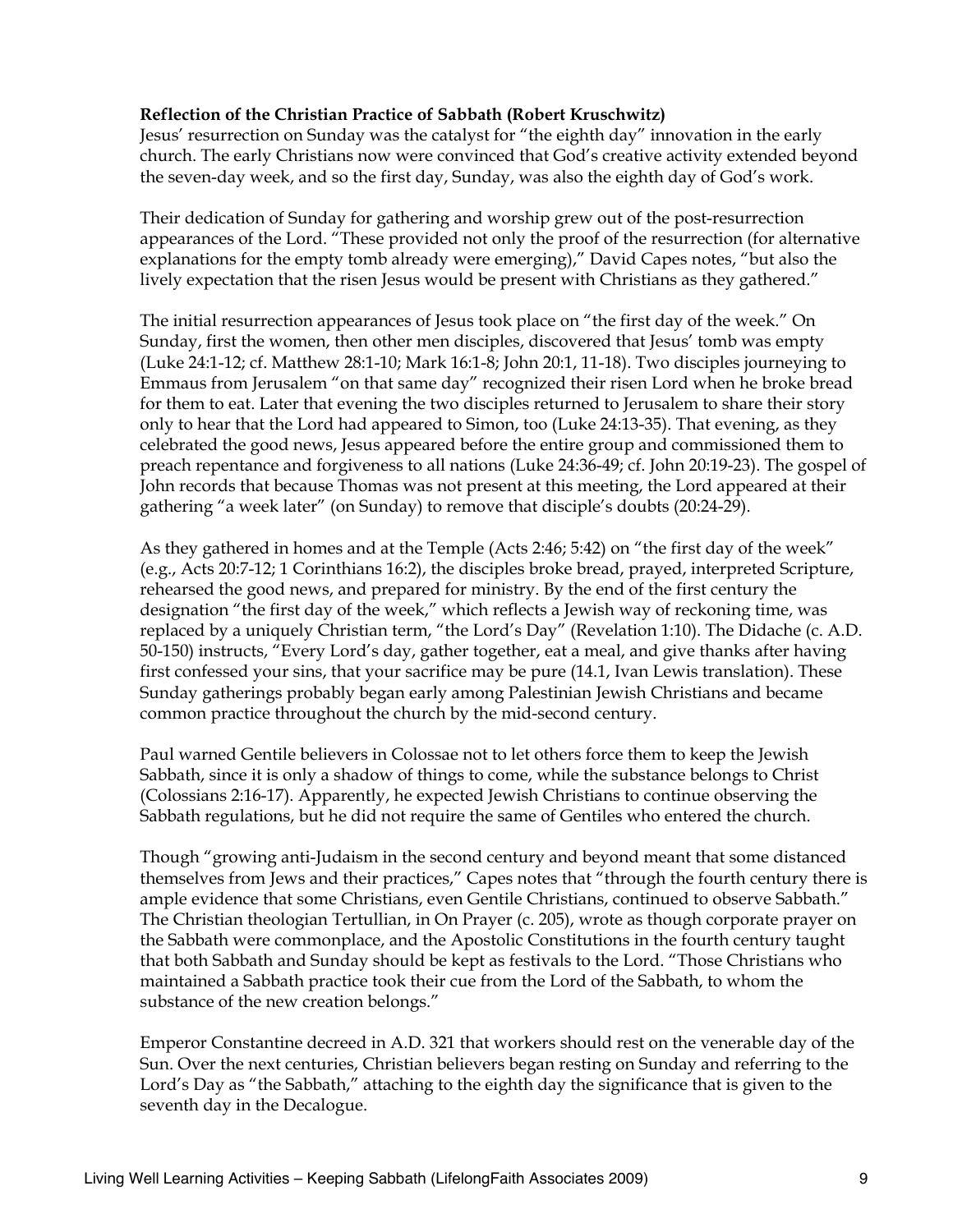The story of how Christians came to see Sunday as a day of rest in fulfillment of the Sabbath law is very long and complex. The lesson highlights three ways that Christians through the fourth century related Sabbath to Sunday worship: (1) an early practice of adding Sunday worship to the keeping of Jewish Sabbath on Saturday, (2) a practice of other Christians to worship on Sunday but not observe the Jewish Sabbath, and (3) a later practice of combining Sabbath rest with Christian worship on Sunday. The latter practice became widespread only after Sunday was declared a day for rest from commerce in the Roman Empire.

Conclude by inviting the participants to discuss the following questions:

- What new insights into Sabbath did you discover through the activities and presentations?
- Why did Christians adopt a Sabbath practice?
- How does this Sabbath requirement of no work or commerce honor God and respect human needs?
- How is keeping Sabbath more than just attending church worship?

## **Quadrant 3. Developing Skills and Fluency: Ways to Live the Christian Practice of Keeping Sabbath**

The "Living" section in the "Keeping Sabbath" chapter serves as a guide for reflection and discerning what actions people need to take to develop or strengthen their Sabbath practice.

#### **1. Celebrating the Sabbath**

Introduce the "Living" section of the session by sharing the stories of Sabbath practice on pages 7.11— 7.12 in *Living Well*.

Invite several individuals and families in your church who have developed a Sabbath practice to share their stories with the group. These are intended to be 3-5 minute presentations to inspire people to develop their Sabbath practice.

Conclude with this quote from page 7.12.

*Adopting a Sabbath attitude throughout our week can support and nurture all our efforts. It urges us to respect ourselves and others, live in gratitude for the gifts we have been given, and develop a lifestyle that* is conducive to our well being. We are created in the image and likeness of God, and a Sabbath mindset *forges that image into our everyday life, governing our actions and our choices. It helps us stay open to the possibility of God entering into the marrow of our lives, in countless, intricate ways.* 

#### **2. Developing a Sabbath Practice: Saying "No"—What To Exclude**

Using the worksheet, *Developing a Sabbath Practice*, guide the participants through the process of discerning what they need to exclude from their Sabbath. Give examples of the three categories: work, buying and selling, and worry. Allow time for individuals and families (working as a family group) to complete the three questions for themselves.

Invite participants at table groups to share several of the things they need to exclude from their Sabbath practice.

Conclude by presenting the idea of a "Sabbath box" on page 7.14.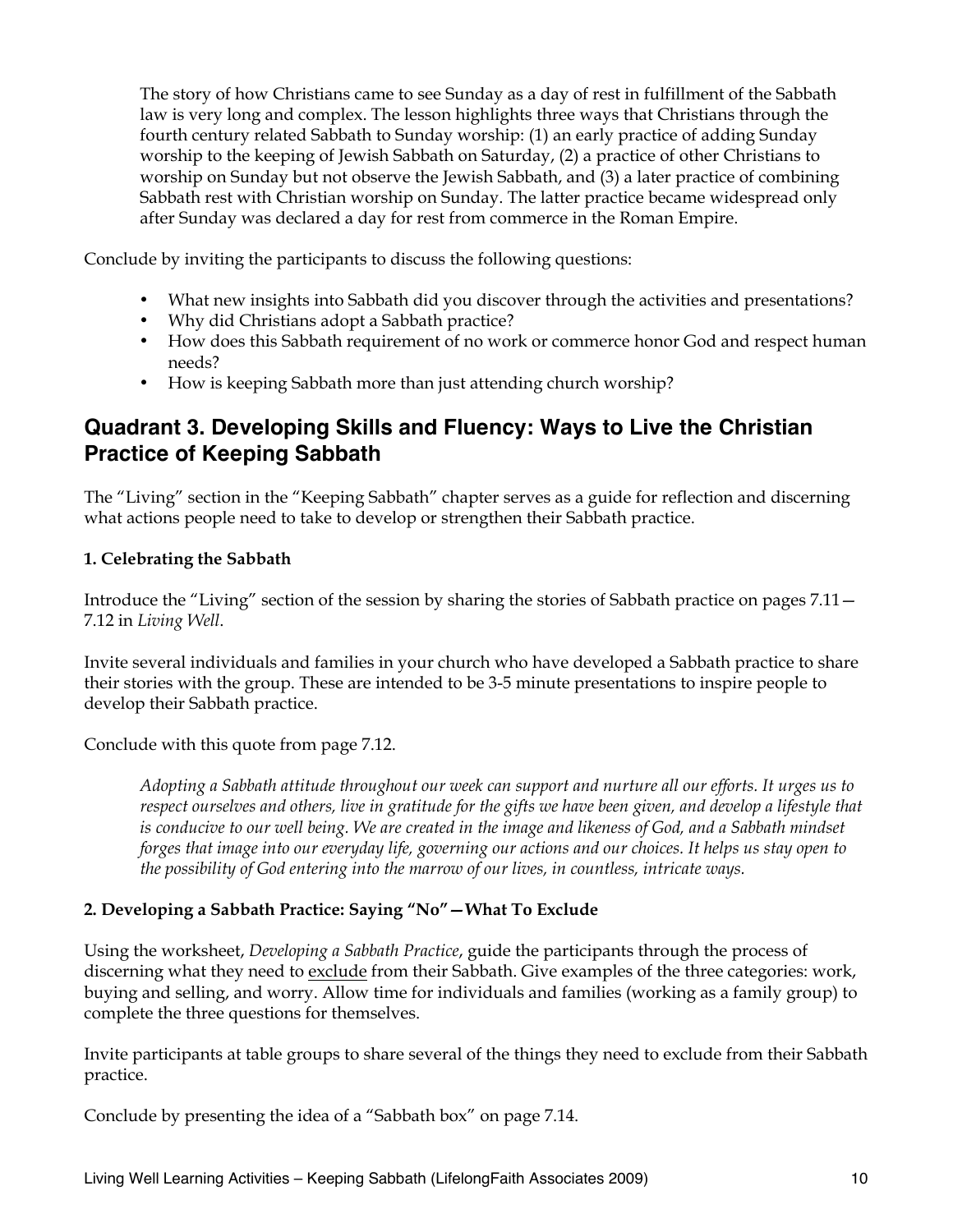### **3. Developing a Sabbath Practice: Saying "Yes"—What To Include**

Using the worksheet, *Developing a Sabbath Practice*, guide the participants through the process of discerning what they need to include in their Sabbath.

Give examples of the three categories: resting the body, replenishing the spirit,, and restoring the soul. Review the "Practices for a Simple Sabbath" on the handout, *What Ever Happened to Sunday?* Allow time for individuals and families (working as a family group) to complete the three questions for themselves.

Invite participants at table groups to share several of the things they need to include in their Sabbath practice.

#### **4. Developing a Sabbath Practice: Sunday Worship**

Ask the participants at table groups to develop 5 reasons why participating in Sunday worship regularly is an important element of keeping Sabbath. Then, invite table groups to share their reasons with the whole group.

Using the information on p. 7.15 and the input from the table groups, summarize the importance of Sunday worship for keeping Sabbath.

Invite individuals and families to reflect on the following two questions about Sunday worship:

- How can you overcome the obstacles to attending church on Sunday?
- How can you prepare for Sunday worship or extend Sunday worship in your home?

## **Quadrant 4. Demonstrating Creative and Authentic Performance: Living the Practice of Keeping Sabbath**

Give each household (individuals, couples, or families with children/teens) several minutes to decide on which Sabbath strategies they will adopt to strengthen their practice of Keeping Sabbath.

Then ask the participants to "script" their Sabbath practice for a month complete with activities (or lack of activities). After they have completed their "script" ask them to reflect on the following question:

- If you keep Sabbath, how will the rest of your week need to change?
- What will you need to prepare beforehand in order to have a restful Sabbath?
- How might ceasing from work one day a week reshape your life and attitudes on the other six?

After they have created their plan for the month, invite each household to share their plans in their table groups.

Review the handout, *A Month of Sundays*, and invite people to use this as a way to reflect on their "new" practice of Sabbath. Weekly, they can review their experience and seek ways to strengthen their Sabbath practice.

Conclude in prayer using the prayer in the "Keeping Sabbath" chapter or create a prayer service celebrating the Sabbath. Include a hymn in the prayer experience.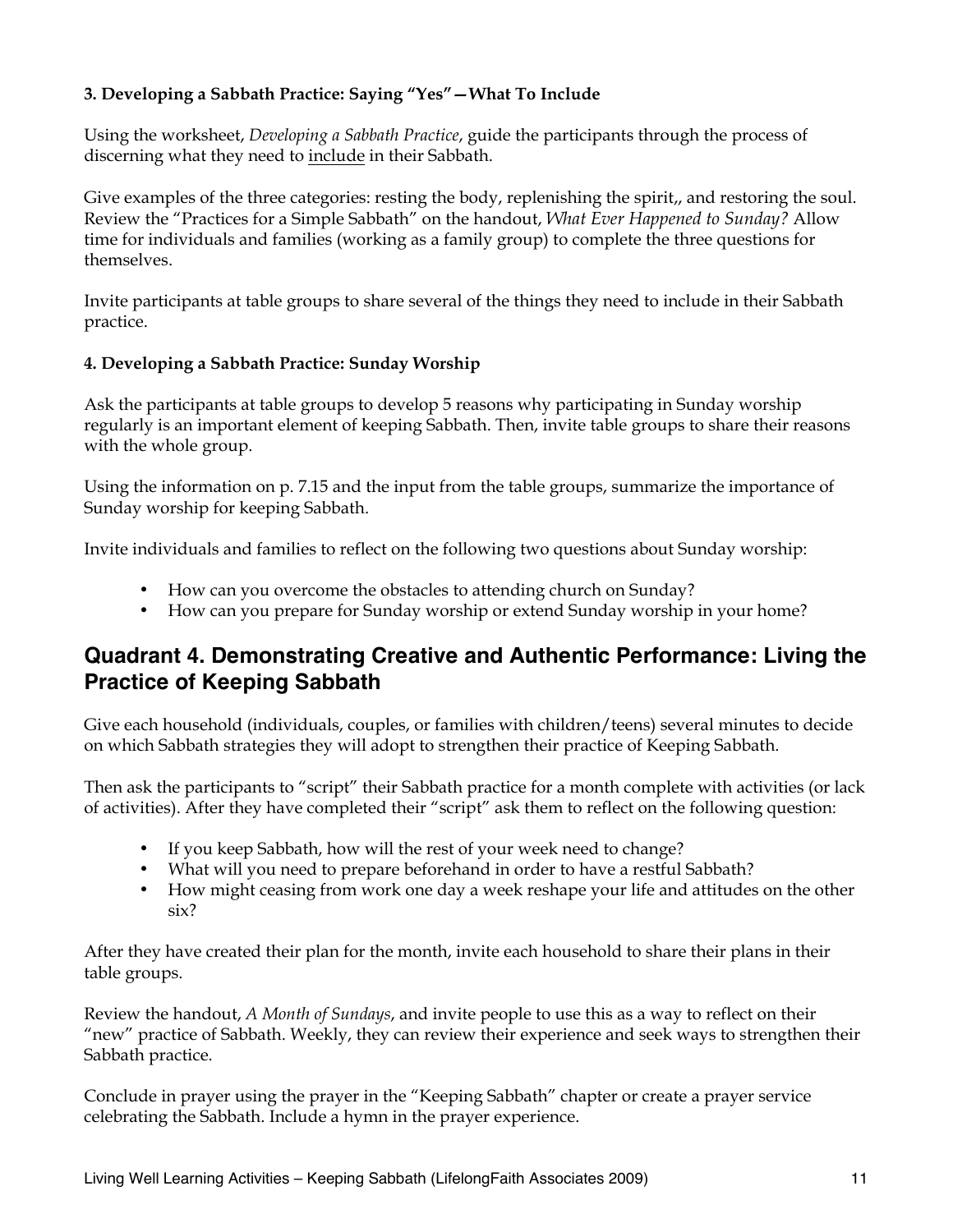## **What Ever Happened to Sunday? Wayne Muller**

(Adapted from *Sabbath: Remembering the Sacred Rhythm of Rest and Delight* by Wayne Muller. New York: Bantam Books, 1999.)

## **Busyness Of Modern Life**

In the relentless busyness of modern life, we have lost the rhythm between action and rest. As the founder of a public charity, I visit the offices of wealthy donors, crowded social-service agencies and the small homes of the poorest families. Remarkably, within this mosaic there is a universal refrain: "I am so busy." I speak with people in business and education, doctors and day-care workers, shopkeepers and social workers, parents and teachers, nurses and lawyers, students and therapists, community activists and cooks. The more our life speeds up, the more we feel weary, overwhelmed and lost. Despite our good hearts and equally good intentions, our life and work rarely feel light, pleasant or healing. Instead, as it all piles endlessly upon itself, the whole experience of being alive begins to melt into one enormous obligation. It becomes the standard greeting everywhere: "I am so busy." We say this to one another with no small degree of pride, as if our exhaustion were a trophy, our ability to withstand stress a mark of real character. The busier we are, the more important we seem to ourselves and, we imagine, to others. To be unavailable to our friends and family, to be unable to find time for the sunset (or even to know that the sun has set at all), to whiz through our obligations without time for a single mindful breath—this has become the model of a successful life.

Because we do not rest, we lose our way. We miss the compass points that show us where to go. We lose the nourishment that gives us succor. We miss the quiet that gives us wisdom. Poisoned by the hypnotic belief that good things come only through tireless effort, we never truly rest. And for want of rest, our lives are in danger.

How have we allowed this to happen? This was not our intention; this is not the world we dreamed of when we were young and life seemed full of possibility and promise. How did we get so terribly rushed in a world saturated with work and responsibility, yet somehow bereft of joy and delight?

## **We Have Forgotten The Sabbath**

Most spiritual traditions prescribe some kind of Sabbath, time consecrated to enjoy and celebrate what is beautiful and good—time to light candles, sing songs, worship, tell stories, bless our children and loved ones, give thanks, share meals, nap, walk and even make love. It is time to be nourished and refreshed as we let our work, our chores and our important projects lie fallow, trusting that there are larger forces at work taking care of the world when we are at rest.

Sabbath time is a revolutionary challenge to the violence of overwork, because it honors the necessary wisdom of dormancy. If certain plant species do not lie dormant during winter, the plant begins to die off. Rest is not just a psychological convenience; it is a spiritual and biological necessity. Perhaps this is why, in most spiritual traditions, "Remember the Sabbath" is more than simply a lifestyle suggestion. It is a commandment, an ethical precept as serious as prohibitions against killing, stealing and lying. How can forgetting the Sabbath—forgetting to be restful, sing songs and find nourishment and delight—possibly be morally and socially dangerous?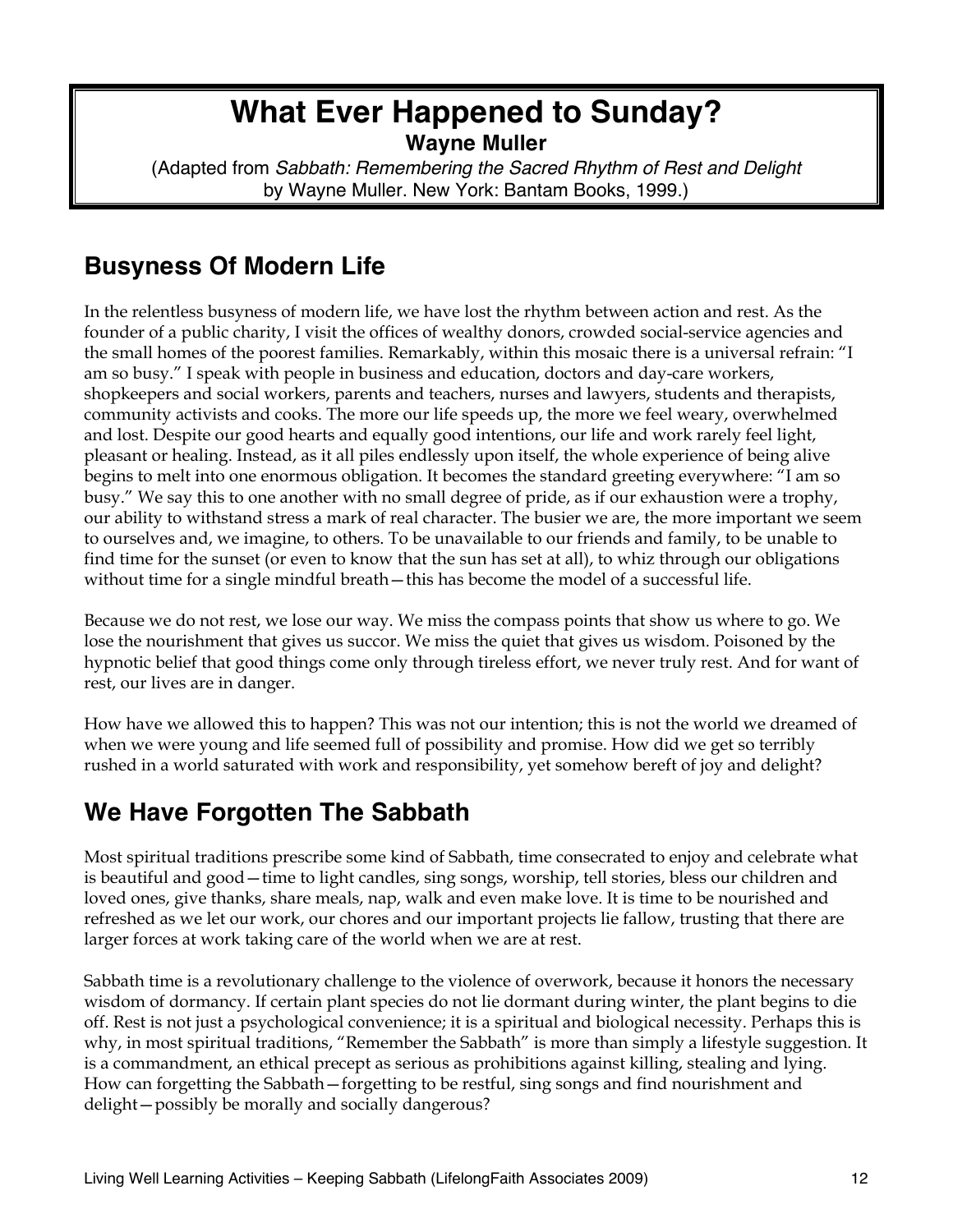Roger is a gifted, thoughtful physician. Physicians are trained to work when they're exhausted, required to perform when they are sleep-deprived, hurried and overloaded. "I discovered in medical school," Roger told me, "that the more exhausted I was, the more tests I would order. I was too tired to see precisely what was going on with my patients. I could recognize their symptoms and formulate possible diagnoses, but I couldn't hear precisely how it fit together. So I would order tests to give me what I was missing. "But when I was rested--if I had an opportunity to get some sleep, or meditate, or go for a quiet walk—I could rely on my intuition and experience to tell me what was needed. If there was any uncertainty, I would order a specific test to confirm my diagnosis. But when I was rested and could listen and be present, I was almost always right."

Sabbath is more than the absence of work; it is a day when we partake of the wisdom, peace and delight that grow only in the soil of time—time consecrated specifically for play, refreshment and renewal. Many of us, in our desperate drive to be successful and care for our many responsibilities, feel terrible guilt when we take time to rest. But the Sabbath has proven its wisdom over the ages. The Sabbath gives us the permission we need to stop, to restore our souls. As part of the Judeo-Christian tradition, it is already woven into the fabric of our society. Many of us still recall when, not long ago, shops and offices were closed on Sundays. Those quiet Sunday afternoons are embedded in our cultural memory.

Much of modern life is specifically designed to seduce our attention away from Sabbath rest. When we are in the world with our eyes wide open, the seductions are insatiable. Hundreds of channels of cable and satellite television; phones with multiple lines and call-waiting, begging us to talk to more than one person at a time; mail, e-mail and overnight mail; fax machines; billboards; magazines; newspapers; radio. For those of us with children, there are endless soccer practices, baseball games, homework, laundry, housecleaning, errands. Every responsibility, every stimulus competes for our attention: Buy me. Do me. Watch me. Try me. Drink me. It is as if we have inadvertently stumbled into some horrific wonderland.

## **Plea For A Renewed Sabbath**

The point is not to return to some forced, legalistic Sabbath. We rightfully chafe against the dreary and humorless Sundays that obscured the more traditional healing prescriptions of companionship and laughter. A new Sabbath must invite a conversation about the forgotten necessity of rest. Sabbath may be a holy day, an afternoon, an hour, a walk—anything that preserves the experience of life -- giving repose and nourishment. During Sabbath, when we take our hand from the plow and let the earth care for things, while we drink, if just briefly, from the fountain of rest and delight.

I make a plea for renewed Sabbath-keeping. As a nation, we cannot live like this, endlessly rushing about in a desperate frenzy, never stopping to enjoy the blessings of family and friends, unable to taste the fruits of life. We can change society by beginning a quiet revolution of change in ourselves and our families. Let us take a collective breath, rest, pray, meditate, walk, sing, eat and take time to share the unhurried company of those we love. Let us, for just one day, cease our desperate striving for more, and instead taste the blessings we have already been given, and give thanks. Religious traditions agree on this: God does not want us to be exhausted; God wants us to be happy. And so let us remember the Sabbath.

## **Practices for a Simple Sabbath**

Light a candle. Set aside sacred time for a family meal, for prayer or meditation or simply quiet reading. Set a candle before you, offer a simple blessing and let the world fall away.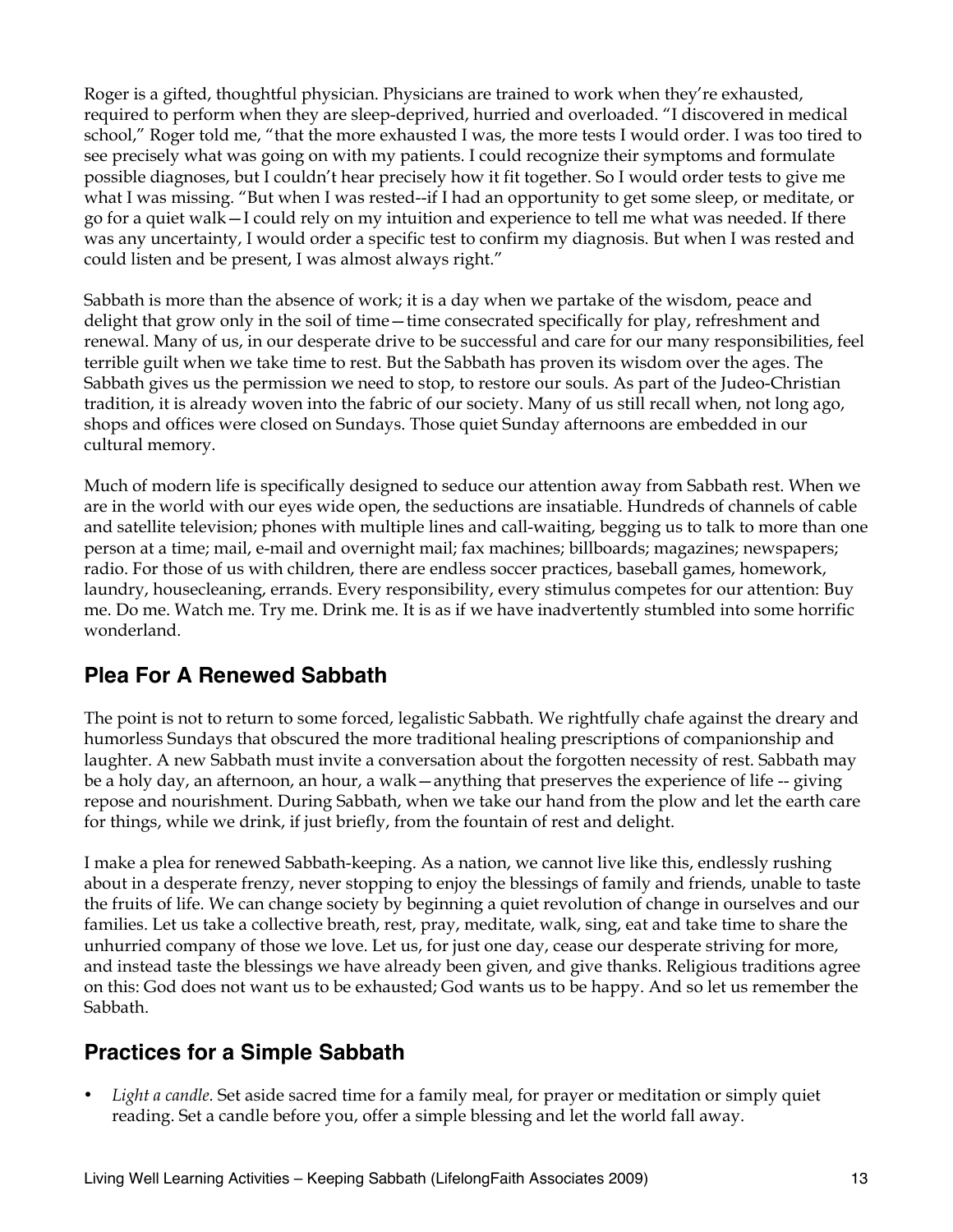- *Practice thanksgiving*. Give thanks before meals, upon rising, when going to sleep. During Sabbath, we are less concerned with what is missing and more grateful for what has already been given.
- *Bless your children*. Place your hand gently on their heads and offer your blessing. What do you most wish for them? Self-knowledge, courage, safety, joy? Let them hear your prayers for their happiness.
- *Invite a Sabbath pause*. Choose one common act—touching a doorknob, turning on a faucet or hearing the phone ring. Throughout the day when this occurs, stop and take three silent, mindful breaths. Then go on.
- *Take a walk*. Stroll slowly to nowhere in particular for 30 minutes. Let your senses guide you. Stop and observe deeply whatever attracts you -- a tree, a stone, a flower. Breathe.
- *Pamper your body*. Take a guilt-free nap. Take a leisurely bath with music, special scents, candles. Make love with your spouse. Walk barefoot in the grass. The Sabbath is a day of delight.
- *Create a Sabbath box*. Put your to-do list, your keys, your wallet—anything you don't need in Sabbath time—into the box. Or write down a particular worry or concern and drop it in. Just for now, let it go.
- *Turn off the telephone*. Or the computer, the TV, the washer and dryer. Create a period of time when you will not be disturbed or seduced by what our technologies demand of us.
- *Prepare a Sabbath meal—or a Sabbath cup of tea*. Even if you are alone, you can choose foods you love, put flowers on the table, take time to enjoy every dish, give thanks for the bounty of the earth.
- *Seek companionship*. One of the most precious gifts we can offer is to be a place of refuge, a Sabbath for one another. Ask for companionship when you lose your way. Give quiet time and attention to others.
- *Reset your inner compass*. Make a list of the values and principles that guide your life -- both those you follow and those you would like to follow. Speak them aloud, alone or with loved ones.
- *Surrender a problem*. The Sabbath reminds us that forces larger than ourselves are at work healing the world. Imagine that these forces already know how to solve your problem. Turn it over to their care.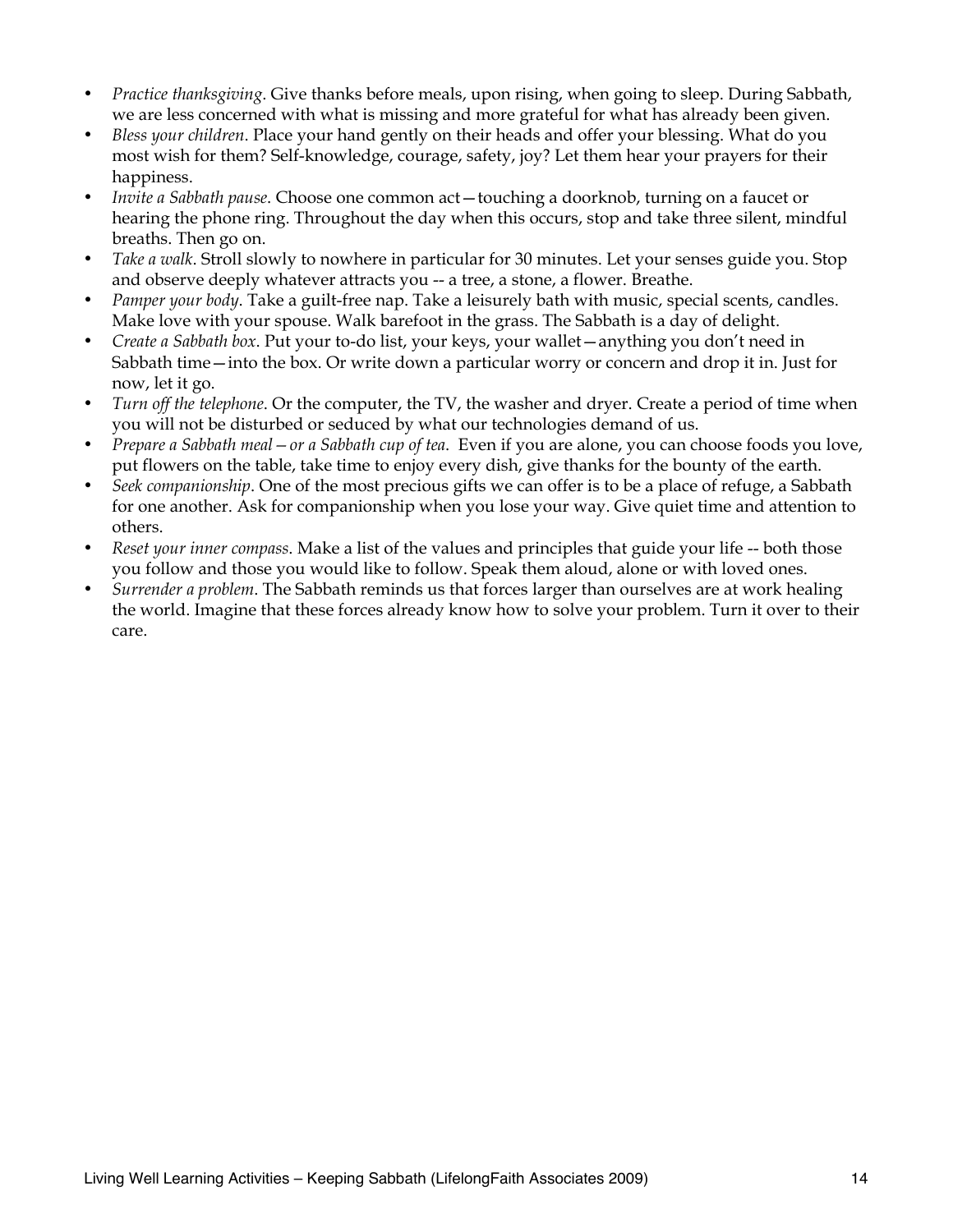# **Developing a Sabbath Practice**

## **1. Saying "No" – What to Exclude**

You can begin shaping your Sabbath practice by deciding what should be excluded from this day and what should be included. There are three categories of things that we do well to exclude from our Sabbath.

- 1. *Work*: What constitutes work for us? We must commit ourselves to not doing these things on the Sabbath. We need to identify the challenge and temptations related to our work and establish clear boundaries to protect Sabbath time.
	- *How can you say "No" to work on the Sabbath?*

- 2. *Buying and selling*: If we are out buying, selling and engaging in the world of commerce, it means someone has to work and we are contributing to it. It feeds our consumerism, an aspect of life in our culture that needs rest on the Sabbath.
	- *How can you say "No" to buying and selling on the Sabbath?*

- 3. *Worry*: The Sabbath is an invitation to rest emotionally and mentally from things that cause worry and stress, such as budgets, major decisions, and planning the week ahead. If we observe Sabbath on Sunday, perhaps Sunday evening after dinner is a time when, from a place of rest, we can engage in some of the decision-making that needs to be done.
	- *How can you say "No" to worry on the Sabbath?*

 **Suggestion**: Prepare a "Sabbath box" or "Sabbath basket." Each Saturday evening, put all the things you don't need in order to observe the Sabbath into the box or basket. This might include cell phones, credit cards, pagers, and so on. Put work projects and homework in the box, as well; you can take them out again on Sunday evening.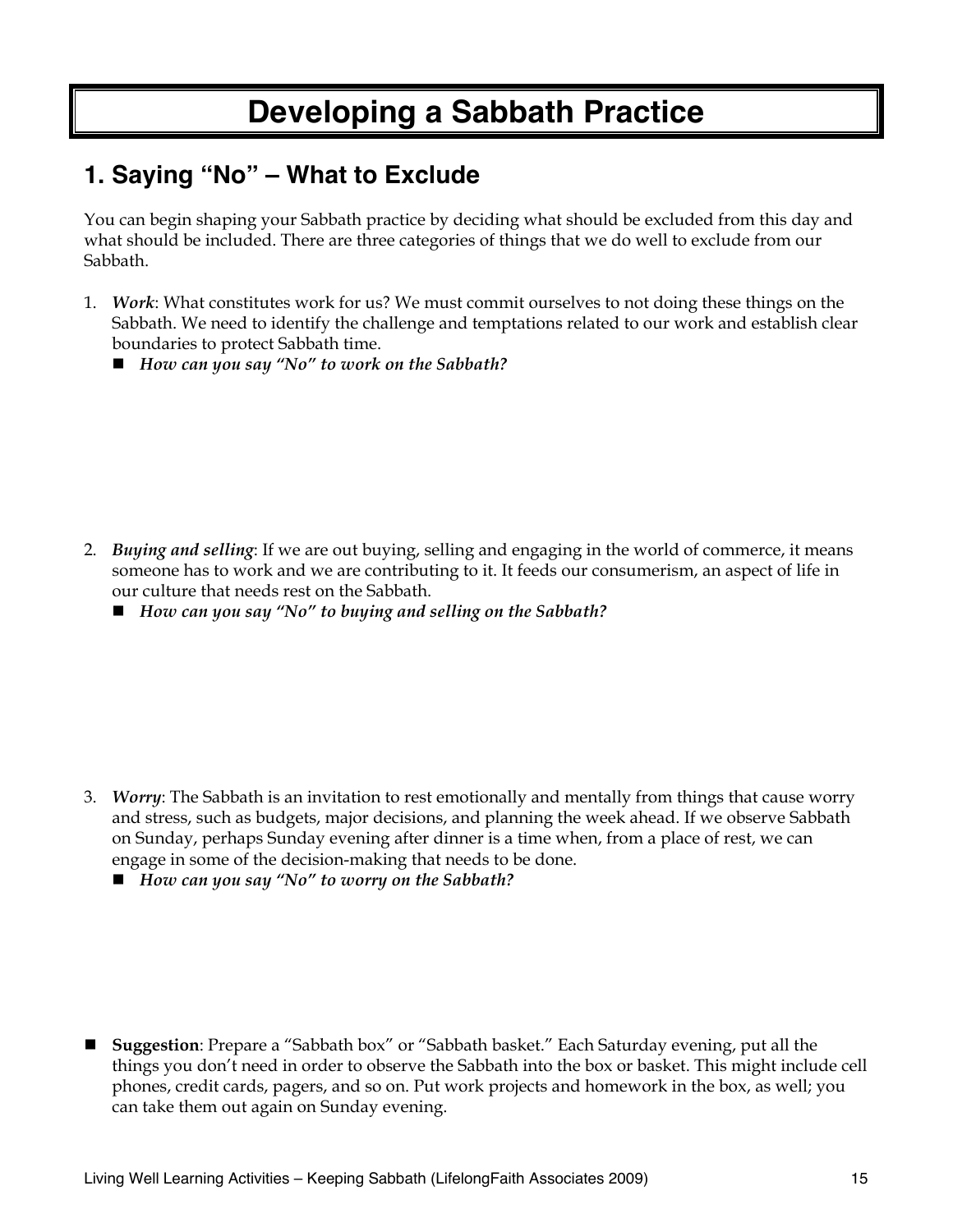## **2. Saying "Yes" – What to Include**

What is to replace all that we are excluding from our Sabbath practice? The simple answer is, whatever delights you and replenishes you. Consider the following three things to include in your Sabbath practice.

- 1. *Resting the body*. What are the activities that rest and replenish your body? The invitation of Sabbath time is to replace the time you would normally spend working with activities that you find restorative, such as a walk or other physical exercise, eating your favorite foods, reading, and listening to music.
	- *How can you say "Yes" to resting the body on the Sabbath? What types of activities can you do?*

- 2. *Replenishing the spirit*. Another invitation of the Sabbath is to pay attention to what replenishes the spirit, and choose only those activities that renew you and bring you joy. Find personal activities that replenish the spirit: silence, reading, dancing, and listening to music. Find activities for the whole family that replenish the spirit: a special meal, recreation, games, sharing stories, gathering with relatives and friends.
	- *How can you say "Yes" to replenishing the spirit on the Sabbath? What types of activities can you do?*

- 3. *Restoring the soul*. Perhaps the deepest refreshment is the invitation to renew the soul through worship and quiet reflection. This is the part of us that gets most lost during the workweek, which is governed almost completely by the value of productivity. In addition to personal activities, such as silence and prayer, identify rituals or shared activities that create a spirit of reverence for God on this day such as a special meal with a Scripture reading and time to go around the table and talk about where God seemed particularly present with you during the week. Light a candle to mark the Sabbath day.
	- *How can you say "Yes" to restoring the soul on the Sabbath? What types of activities can you do?*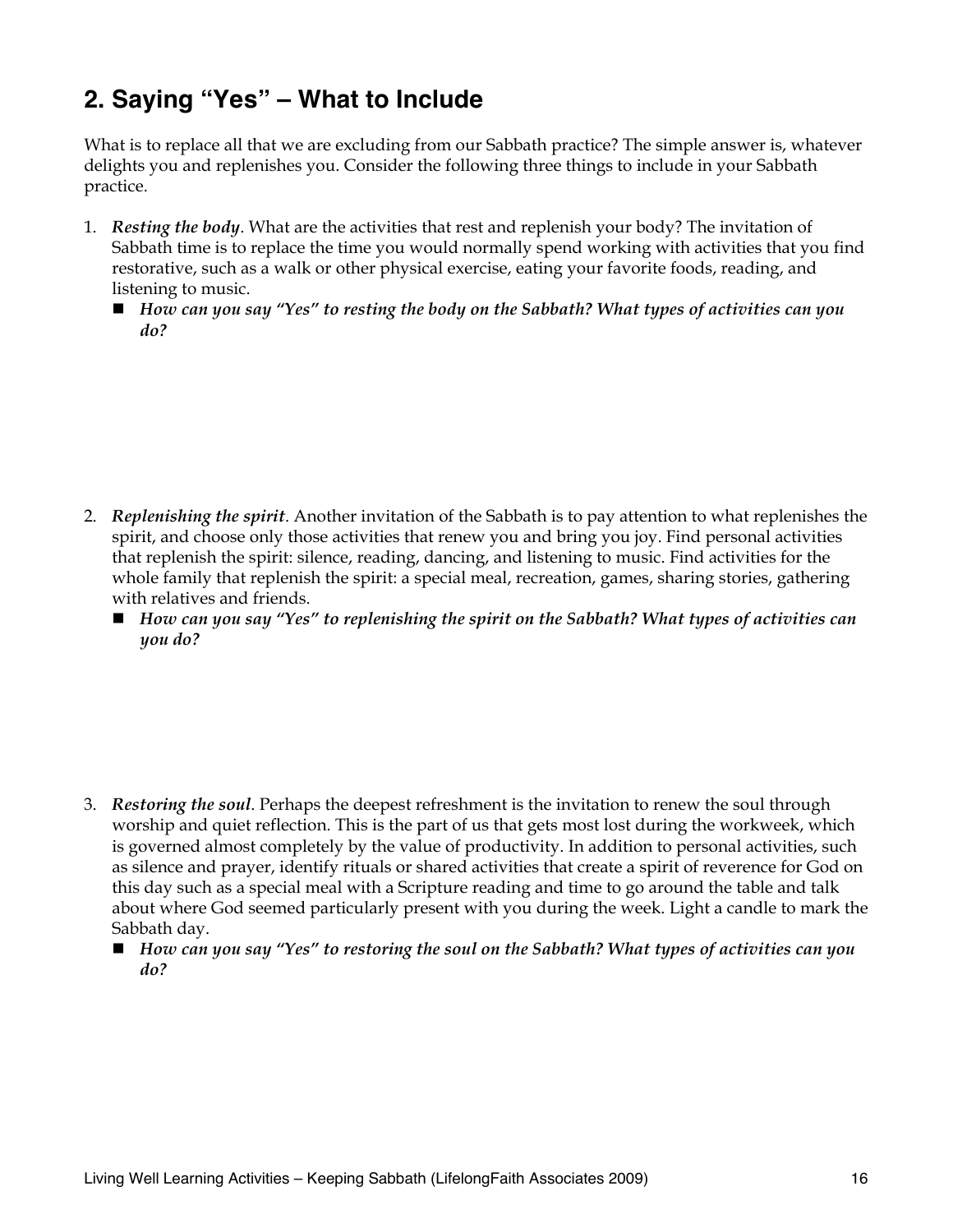## **A Month of Sundays Reflecting on Your Sabbath Practice**

## **First Sunday**

Take time at the end of the day to record your individual and/or family activities for the day.

- $\blacksquare$  Which activities fit in the "exclude" category?
- Which fit in the "include" category?
- Resolve:
	- $\checkmark$  to attend Sunday worship for the next three Sundays
	- $\checkmark$  to eliminate one activity from your "exclude" list for next Sunday
	- $\checkmark$  to add one activity from the "include" list for next Sunday

## **Second Sunday**

Reflect on your activities today.

- What activities remain in the "exclude" category?
- $\blacksquare$  How did the changes in your activities enhance your well-being?
- What activity from the "include" list will you add for next Sunday?
- $\blacksquare$  How will these choices help you adopt a Sabbath attitude that helps keep your life in balance?

## **Third Sunday**

Reflect on your activities today.

- What remains to be excluded?
- What activity will you add or enhance to complete the "include" list next week?

## **Fourth Sunday**

After observing a month of Sundays in Sabbath attitude.

- Have your changes allowed for rest and renewal of body, mind, spirit?
- $\blacksquare$  How has your spiritual life grown?
- How have your changes brought you to a new understanding of Sabbath?
- What changes will you resolve to make a permanent part of your life?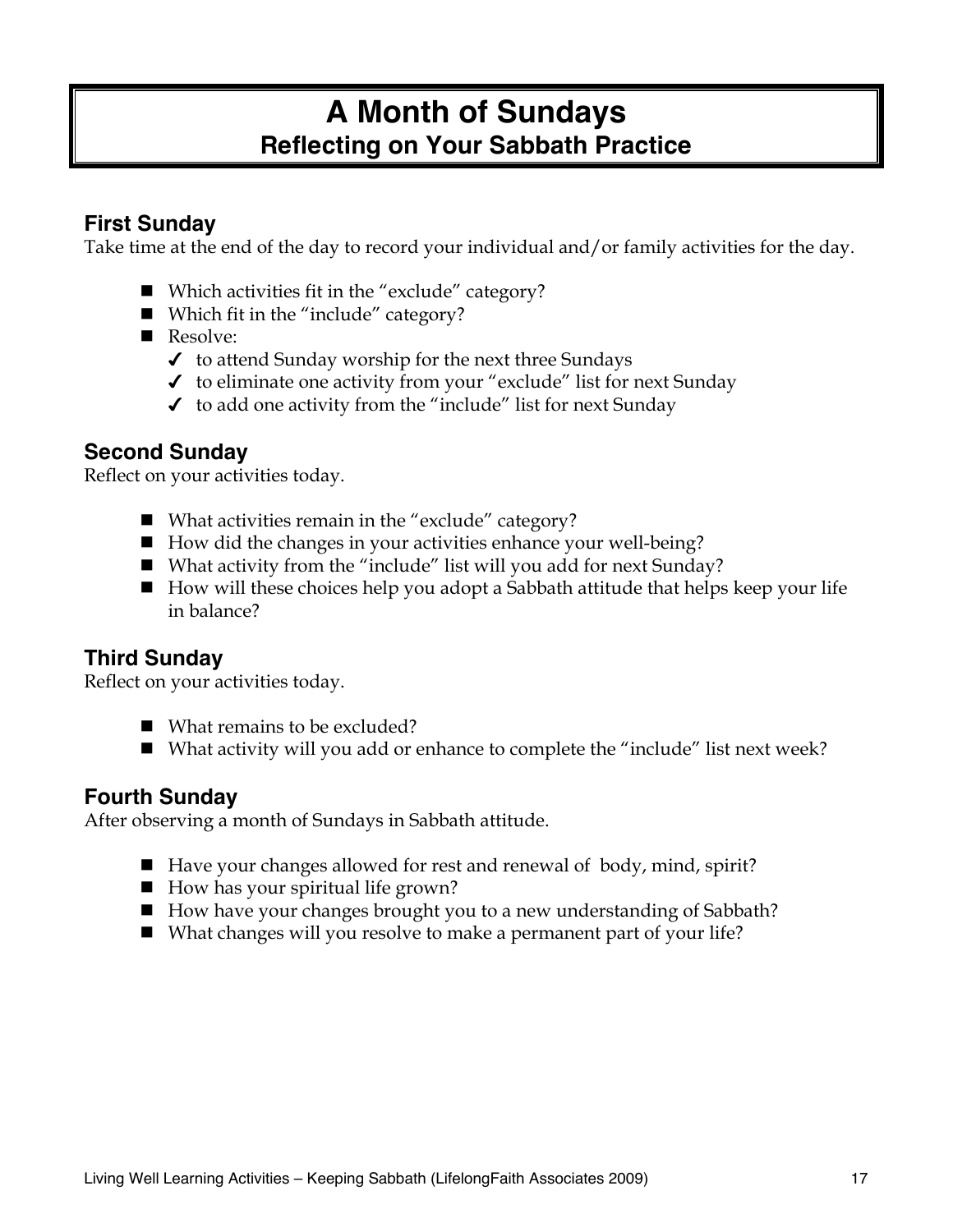# **Resources for the Christian Practice of Keeping Sabbath**

## **Resources for Exploring Sabbath**

*Sabbath: Finding Rest, Renewal, and Delight in Our Busy Lives.* Wayne Muller. New York: Bantam Books, 2000.

"Sabbath time can be a revolutionary challenge to the violence of overwork, mindless accumulation, and the endless multiplication of desires, responsibilities, and accomplishments. Sabbath is a way of being in time where we remember who we are, remember what we know, and taste the gifts of spirit and eternity," writes ordained minister, therapist, and best-selling author Wayne Muller. He challenges us to take a Sabbath day of rest, to set aside a Sabbath afternoon for silence, and to create Sabbath moments in our hectic weekday schedules. He is calling for a time of stillness and repose, a time for rejoicing in the goodness and holiness of life, and a time to surrender to the mystery of not-knowing. At the end of chapters on rest, rhythm, time, happiness, wisdom, and consecration, Muller includes dozens of Sabbath exercises such as taking a guilt-free nap, blessing your children, keeping a Sabbath box, creating a family altar, and thinning or letting go of possessions.

*Sabbath*. (*The Ancient Practices Series*) Dan Allender. Nashville: Thomas Nelson, 2009.

"The Sabbath is far more than a diversion; it is meant to be an encounter with God's delight," writes Dan Allender. He presents a rounded and robust overview of this day of delight. There are three core premises explored on these pages:

- The Sabbath is not merely a good idea; it is one of the Ten Commandments. Jesus did not abrogate, cancel or annul the idea of the Sabbath.
- The Sabbath is a day of delight for humankind, animals, and the earth; it is not merely a pious day and it is not fundamentally a break, a day off, or a twenty-four hour vacation.
- The Sabbath is a feast day that remembers our leisure in Eden and anticipates our play in the new heavens and earth with family, friends, and strangers for the sake of the glory of God.

Allender believes that the ancient art of Sabbath is practiced when we have a day of wonder, delight, and joy; or another way of putting it is "to have a play day with God and others." Celebrating the Sabbath includes five elements which are outlined in successive chapters. In "Sensual Glory," Allender challenges to see this day as an opportunity "to experiment with beauty that teases your hunger to know more glory." In a chapter on "Communal Feast," the author spells out the process of entering the joy of the Sabbath with an emphasis on beauty and communal togetherness. In the last three chapters, Allender offers ways to act out the Sabbath in ritual and symbols in order to sample peace, abundance, and joy; to open the heart to meditation and prayer as a part of silence; and to honor justice by celebrating repentance and delight in its fruit—freedom. He concludes:

*Living the Sabbath: Discovering the Rhythms of Rest and Delight.* Norman Wirzba. Grand Rapids: Brazos Press, 2006.

Our traditional understanding of Sabbath observance is resting from our otherwise harried lives one day a week. Norman Wirzba leads us deeper into the heart of Sabbath with a holistic and rewarding interpretation of what true Sabbath-keeping can mean in our lives today. Wirzba teaches that Sabbath is ultimately about delight in the goodness that God has made—in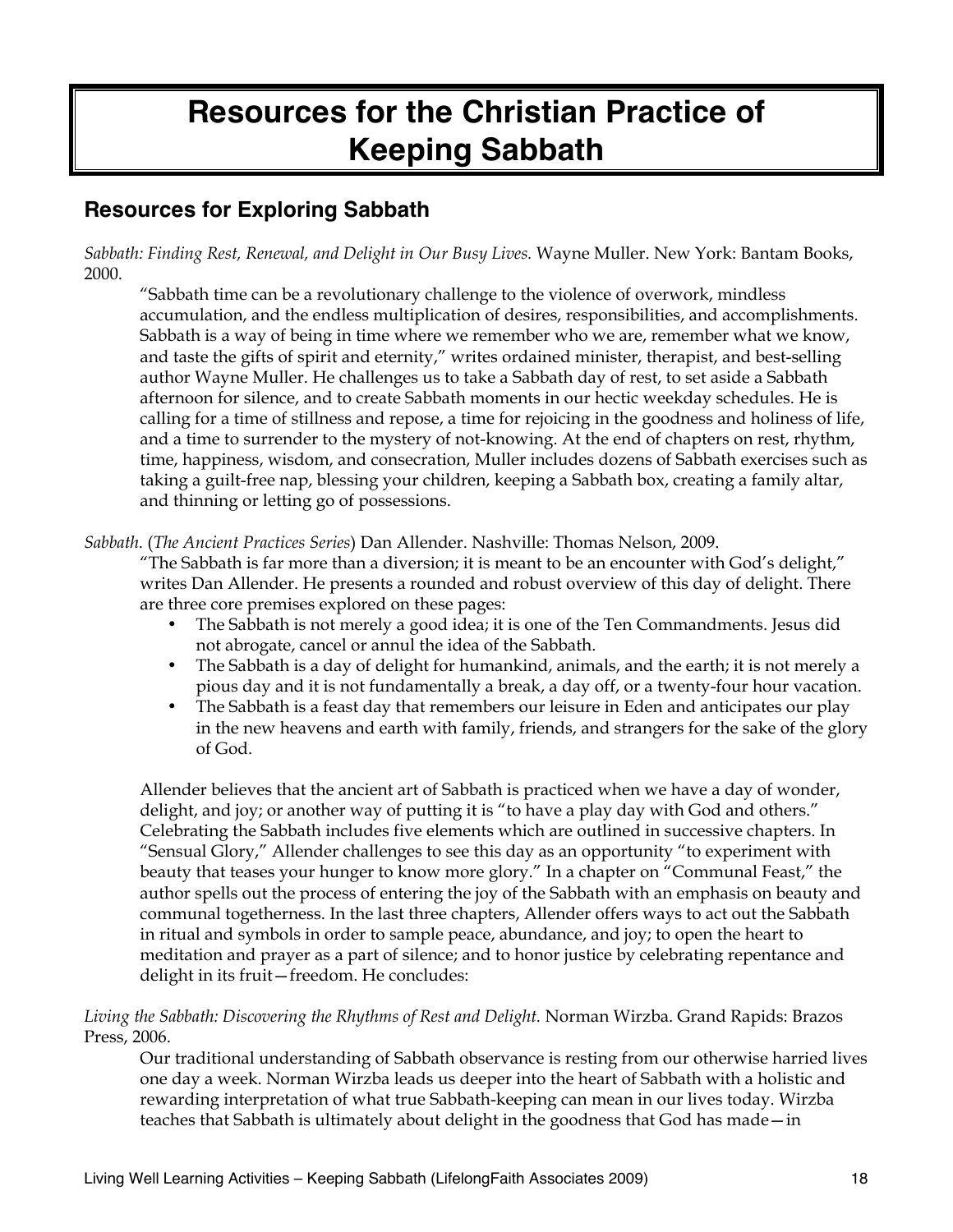everything we do, every day of the week. He then shows how this understanding of Sabbath teaching has the potential to elevate all our activities so that they bring honor to God and delight to the world. With practical examples, Wirzba unpacks what that means for our work, our homes, our economy, our schools, our treatment of creation, and our churches.

*Practicing Our Faith: A Way of Life for a Searching People*. Dorothy C. Bass, Editor. San Francisco: Jossey-Bass, 1998.

Dorothy Bass and the other contributors to this multi-denominational collection show how they can shape a faithful way of life during challenging times at work, at home, and in the community. This book explores the stuff of everyday life, placing ordinary activities in a biblical and historical context, and discovering in them opportunities to realize God's active presence in life. This is the first book in the Christian practices series and describes twelve practices of the Christian life. The practices include: Honoring the Body, Hospitality, Household Economics, Saying Yes and Saying No, **Keeping Sabbath**, Testimony, Discernment, Shaping Communities, Forgiveness, Healing, Dying Well, and Singing Our Lives.

*Receiving the Day: Christian Practices for Opening the Gift of Time.* Dorothy C. Bass. San Francisco: Jossey-Bass, 2001.

Dorothy Bass invites readers into a way of living in time that is alert to both contemporary pressures and rooted ancient wisdom. She asks hard questions about how our injurious attitude toward time has distorted our relationships with our innermost selves, with other people, with the natural world, and with God. Receiving the Day offers a language of attention, poetry, and celebration. Bass encourages us to reevaluate our understanding of the temporal and thereby to participate fully in the Christian practice of knowing time as God's gift. Embraced in this way, time need not be wrestled with each day. Instead, time becomes the habitation of blessing.

*Sacred Rhythm: Arranging Our Lives for Spiritual Transformation.* Ruth Haley Barton. Downers Grove, IL: InterVarsity Press, 2006.

Spiritual disciplines are activities that open us to God's transforming love and the changes that only God can bring about in our lives. Picking up on the monastic tradition of creating a "rule of life" that allows for regular space for the practice of the spiritual disciplines, *Sacred Rhythms* takes you more deeply into understanding seven key disciplines along with practical ideas for weaving them into everyday life. Each chapter includes exercises to help you begin the practices—individually and in a group context. The spiritual disciplines include: Solitude, Scripture, Prayer, Honoring the Body, Self-Examination, Discernment, and **Sabbath**. The final chapter, A Rule of Life, puts it all together in a way that will help you arrange your life for spiritual transformation.

### **Resources for Sabbath Practice**

(*For additional Sabbath resources, see the lists for other practices, such as Eating Well, Praying, and Reading the Bible*.)

*At Home with God: Family Devotions for the School Year.* Anne Broyles, Marilyn Brown Oden, Elizabeth Lynd Escamilla, Paul Lynd Escamilla. Nashville: Upper Room Books, 2002.

Many of today's families struggle in nurturing their children in the Christian faith beyond attending church services. Finding time at home to talk together about faith can be challenging when so much else demands attention. *At Home with God* gives families with school-age children (ages 6 to 11) solid spiritual help. Designed to bring a family together in worship at home for 10 to 15 minutes each day, the devotions require little to no advance preparation and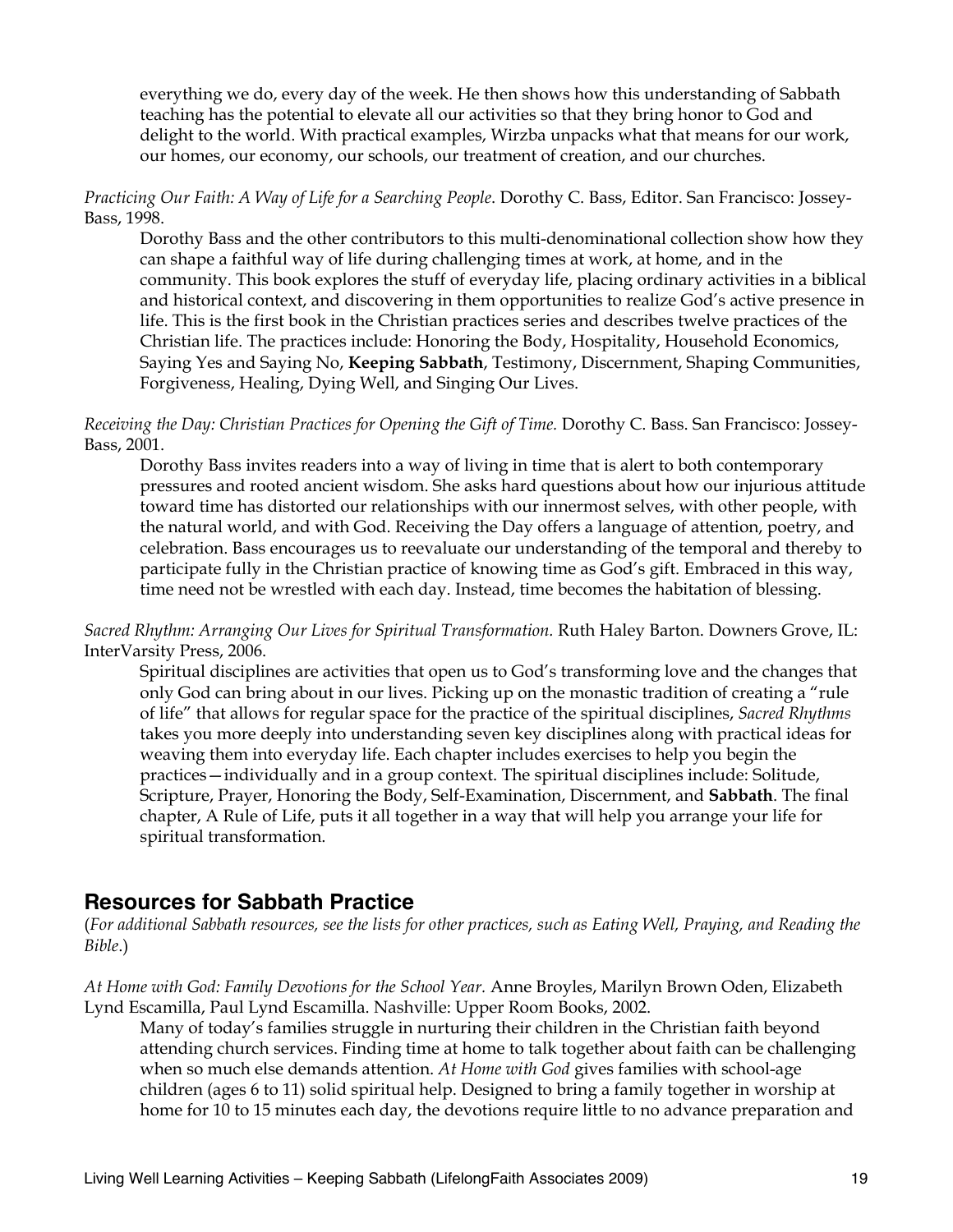speak to families large and small. You'll find in this book's pages for the days from September through May:

- daily devotions based on specific scriptures
- prayers and litanies to say and learn together
- stories and activities to share
- songs to sing with familiar melodies
- colorful illustrations and symbols to direct young readers
- articles to help adult family members prepare

*At Home with the Word: Sunday Scriptures and Scripture Insights*. (Annual) Chicago: Liturgy Training Publications.

For each Sunday of the liturgical year the book provides the three Scripture readings and psalm, insights into the readings written by Scripture scholars, and suggestions for putting the readings into practice in daily life.

*The Blessing Candles: 58 Simple Mealtime Prayer-Celebrations*. Gaynell Bordes Cronin and Jack Rathschmidt. Cincinnati: St. Anthony Messenger Press, 2000.

Each of the 58 prayer-celebrations include a gathering prayer, the lighting of two candles, a reading and a prayerful response to it, reflection questions and a sending prayer. These mealtime rituals are organized into several categories: Blessings for Everyday, Blessings for Special Needs, Blessings for Special Occasions, and Blessings for the Year.

*Bringing Home the Gospel—A Weekly Journal for Catholic Parents.* (3 Volumes: Matthew, Mark, and Luke). Cincinnati: St. Anthony Messenger Press, 2006, 2007, 2008.

*Bringing Home the Gospel* is designed for busy parents who want to share the faith with their family and reflect on their spiritual journey. Each week, parents will find a reflection based on a Sunday Gospel. These reflections will help bring the Word of God home and apply it to life and help parents grow in their relationship with God as individual and as parent. "Family Response" questions or suggestions give parents an opportunity to talk with children about God and the things that are important to the family. There's plenty of room for parents to journal and record on how the Gospel reading touches them in a particular way or relates to something significant happening in their life.

*Celebrate Life: Rituals for Home and Church.* Peter Young. Cleveland: United Church Press, 1999. This book offers meaningful celebrations to help families deepen their sense of God's empowering presence and strengthen the relationship between one's own family and the larger family of faith. This guide for family worship offers rituals for times of growth, new life, significant change, uncertainty, loss, separation, and more; and rituals for milestones and other special times in life.

*Celebrating at Home: Prayers and Liturgies for Families.* Deborah Alberswerth Paden and Laura Loving. Cleveland: United Church Press, 1998.

This easy-to-use, hands-on resource includes a variety of rituals, prayers, and liturgies throughout the liturgical year, organized into Prayers for Daily Life, Seasonal Celebrations, and Life Transitions. The book is designed to help families connect their everyday lives with their faith.

*FaithTalk: Four Keys.* Bloomington, MN: The Youth and Family Institute, 2008. [www.tyfi.org] These brand new FaithTalk® cards will inspire your family to live out The Institute's Four Key faith practices every day! Designed to keep your faith active and alive, each discussion card poses a question focusing on one of these four areas of spiritual development: 1) Caring